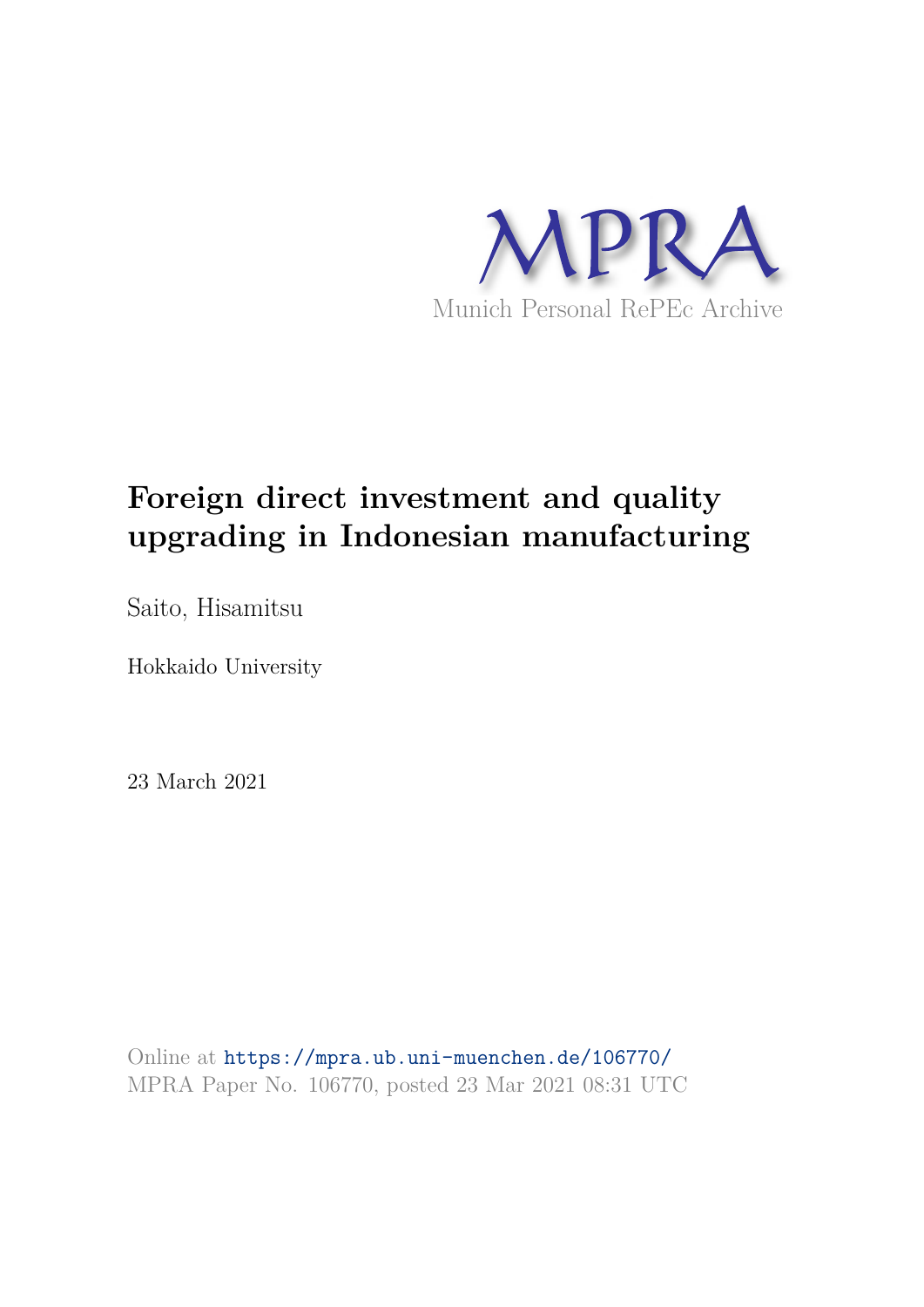## **Foreign Direct Investment and Quality Upgrading in Indonesian Manufacturing**

Hisamitsu Saito Hokkaido University, Kita 9 Nishi 7, Kita-ku, Sapporo 0600809, Japan. E-mail: saitoh@econ.hokudai.ac.jp

Abstract: Product quality is the key to the export success of firms in developing countries. This study examines whether and to what extent inward foreign direct investment (FDI) affects the product quality of local plants, focusing on the role of quality upgrading spillovers and productivity spillovers. Employing plant product-level data from Indonesian manufacturing, we find that backward FDI upgrades the product quality of exporters only, while plant productivity improves the product quality of both exporters and non-exporters. Thus, quality upgrading spillovers are effective in enhancing the competitiveness of incumbent exporters. However, they do not encourage non-exporters to export their products, for which productivity spillovers are effective instead.

**Keywords:** Developing country, Export upgrading, Foreign direct investment, Product quality, Spillovers

**JEL classification:** F23, L15, O14

**Acknowledgment:** This work was supported by JSPS KAKENHI Grant Number 18K01602.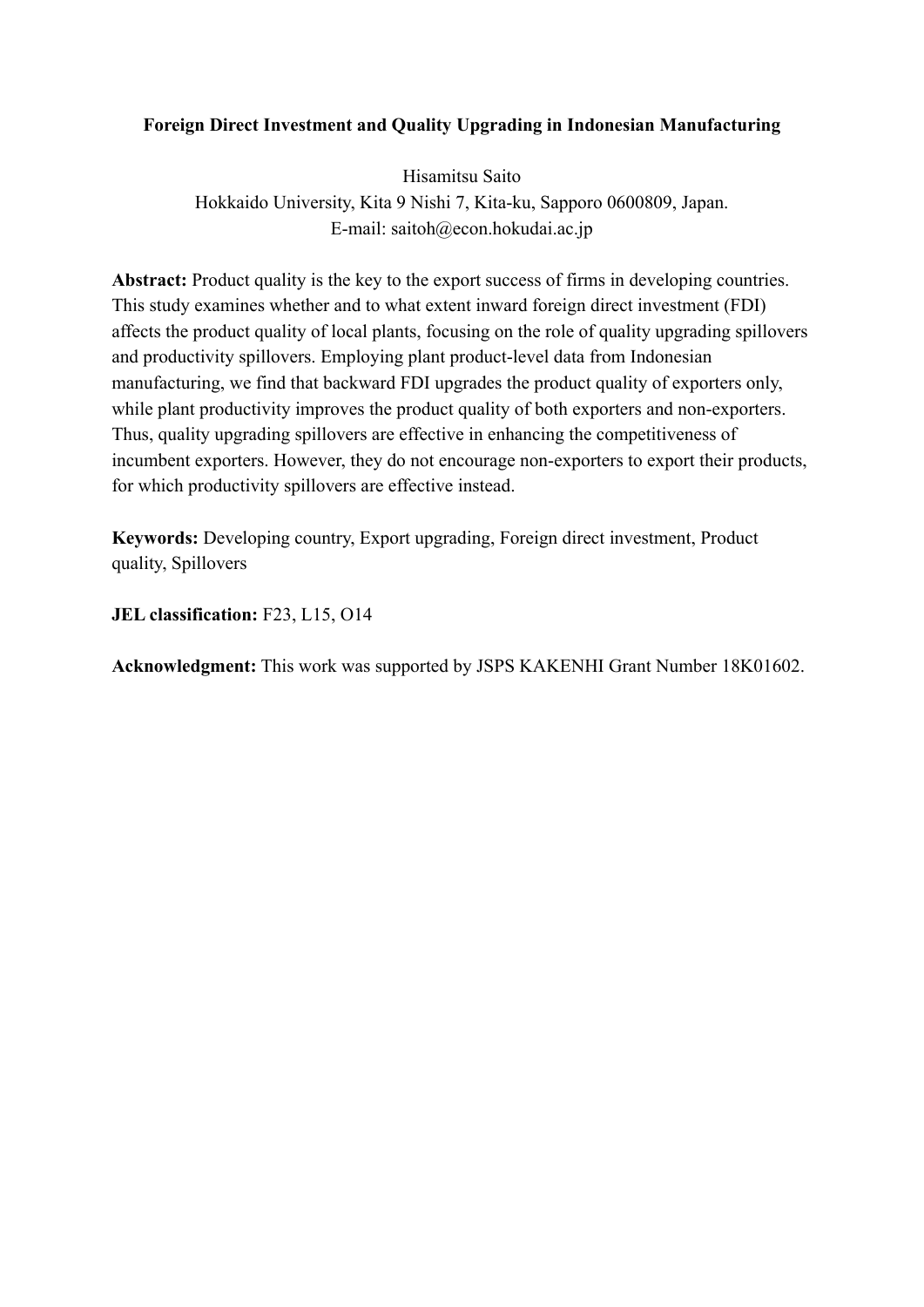# **Foreign Direct Investment and Quality Upgrading in Indonesian Manufacturing 1. Introduction**

Product quality plays an important role in international trade and economic development (Kremer, 1993; Grossman and Helpman, 1991). Generally, high-quality products are produced by firms in developed countries and exported to distant markets (Schott, 2004; Hummels and Skiba, 2004). However, product quality is also the key to the export success of firms in developing countries. Verhoogen (2008) extended the model of firm heterogeneity and trade (Melitz, 2003) to include firms' endogenous choice of product quality. The study showed that a large demand for high-quality goods in developed countries induces firms in developing countries to export higher-quality products than those sold in the domestic market. Consequently, identifying the determinants of product quality has attracted significant research interest (Amiti and Khandelwal, 2013; Bernini et al., 2015). For example, Kugler and Verhoogen (2012) found that Columbian exporting firms use high-quality inputs to produce high-quality outputs. Similarly, input tariff reductions accelerate quality upgrading in China (Fan et al., 2015).

 We contribute to the literature by analyzing whether and to what extent inward foreign direct investment (FDI) affects the product quality of local firms in developing countries. Technology spillovers from multinational enterprises (MNEs) are considered an important channel of technology diffusion from developed to developing countries (Blalock and Gertler, 2009; Javorcik, 2004). Several studies have evaluated their impact on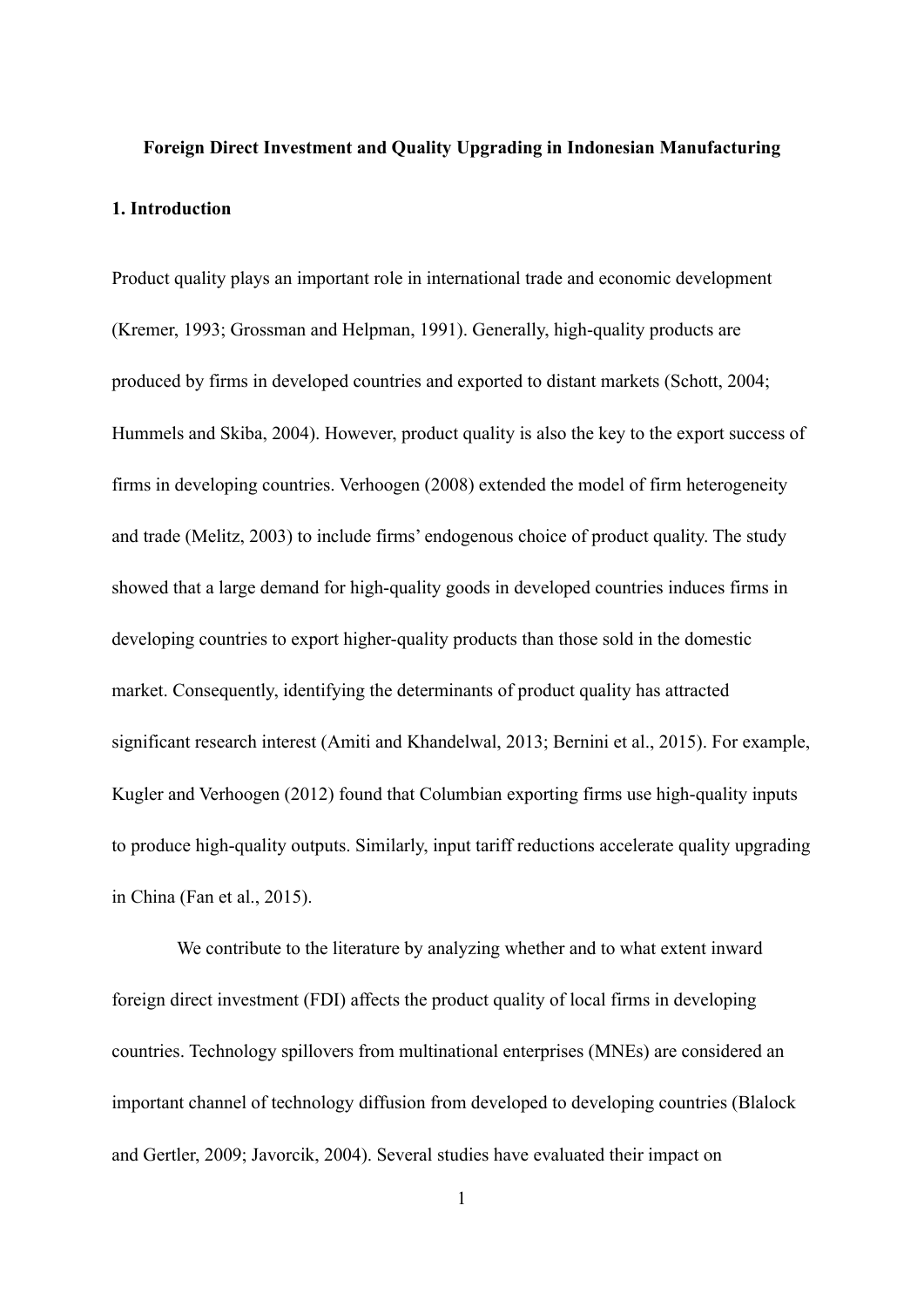productivity, wages, or employment of local firms (Crespo and Fontoura, 2007; Görg and Greenaway, 2004; Smeets, 2008). A meta-analysis by Havranek and Irsova (2011) indicates that backward FDI has an economically significant impact. Quantitatively, a 10-percentagepoint increase in the share of MNEs in downstream industries raises the productivity of local firms by 9.4%.

 Recent literature on export upgrading discusses the quality impact of inward FDI on exported products. It argues that interactions with MNEs allow local firms to learn their business practices, such as employee training and quality control, to upgrade their products (Bajgar and Javorcik, 2020; Javorcik and Spatareanu, 2009). Local firms can also purchase high-quality inputs from MNEs in upstream industries (Amiti and Konings, 2007). Using cross-country trade data, Harding and Javorcik (2012) demonstrated that attracting inward FDI is effective in raising the unit value of exports from developing countries. Amighini and Sanfilippo (2014) confirmed the same effect on African exports. At the firm level, Stiebale and Vencappa (2018) showed that foreign acquisitions improve the quality of goods produced by acquired Indian firms. Bajgar and Javorcik (2020) found that forward FDI has a positive impact on the quality of products exported by Romanian firms. Ciani and Imbruno (2017) obtained similar results for Bulgarian firms.

 These studies have greatly improved our understanding of the role of MNEs in the quality upgrading of local exporters. However, because their focus was limited to exporters and their products, it is not clear whether other local firms, such as non-exporters, can benefit from quality upgrading spillovers. This contrasts with the studies on productivity spillovers.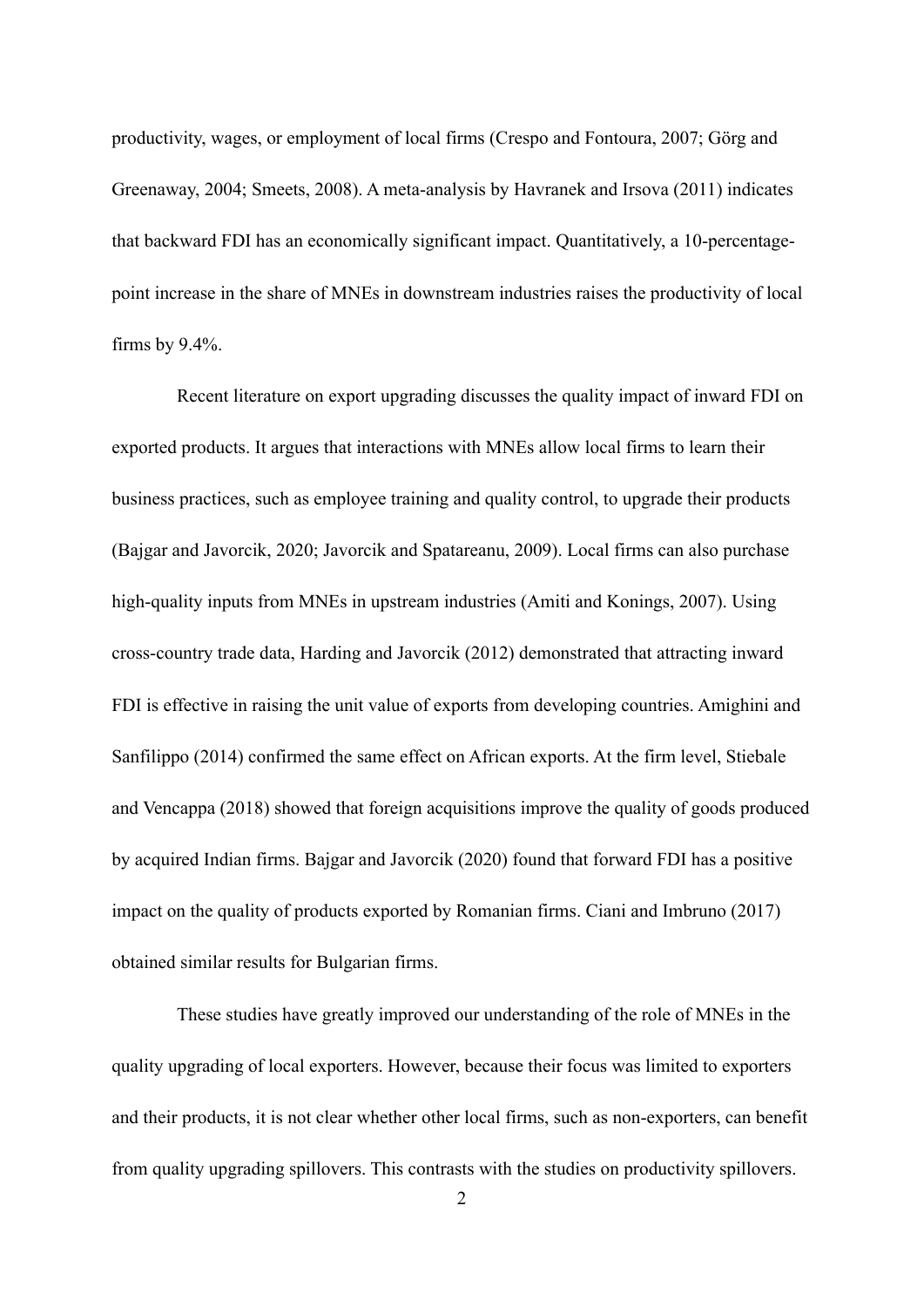For instance, Blalock and Gertler (2008) found that local firms, including non-exporters, can receive spillover benefits on their productivity. Considering that exporters constitute a small fraction of manufacturing firms, identifying the beneficiaries of quality upgrading spillovers has important implications. Suppose that quality upgrading spillovers improve the product quality of non-exporters considerably. This may induce them to export their products. In this case, attracting MNEs is effective in increasing the number of exporters—specifically, the extensive margin of trade in host countries.

 Another concern regarding export upgrading spillovers is that their distinction from productivity spillovers is not clear. In general, firms can change the quality of their products by adjusting their marginal and/or fixed costs (Shaked and Sutton, 1987). For instance, the intensive use of high-quality inputs and high-skill workers increases a firm's marginal costs (Baldwin and Harrigan, 2011; Fan et al., 2015; Hallak and Sivadasan, 2013; Kugler and Verhoogen, 2012). Fixed costs include expenses related to research and development investment, production management, and quality control (Antoniades, 2015; Picard, 2015). Because more productive firms can afford to pay higher marginal and/or fixed costs associated with quality upgrading, product quality increases with firm productivity. In other words, productivity spillovers should indirectly cause export upgrading<sup>1</sup>.

 This study addresses these two issues to characterize the role of quality upgrading spillovers in the context of international trade and economic development. Specifically, we examine whether and to what extent inward FDI affects the product quality of local firms,

<sup>&</sup>lt;sup>1</sup> Saito and Matsuura (2016) examine this indirect channel in the context of agglomeration economies.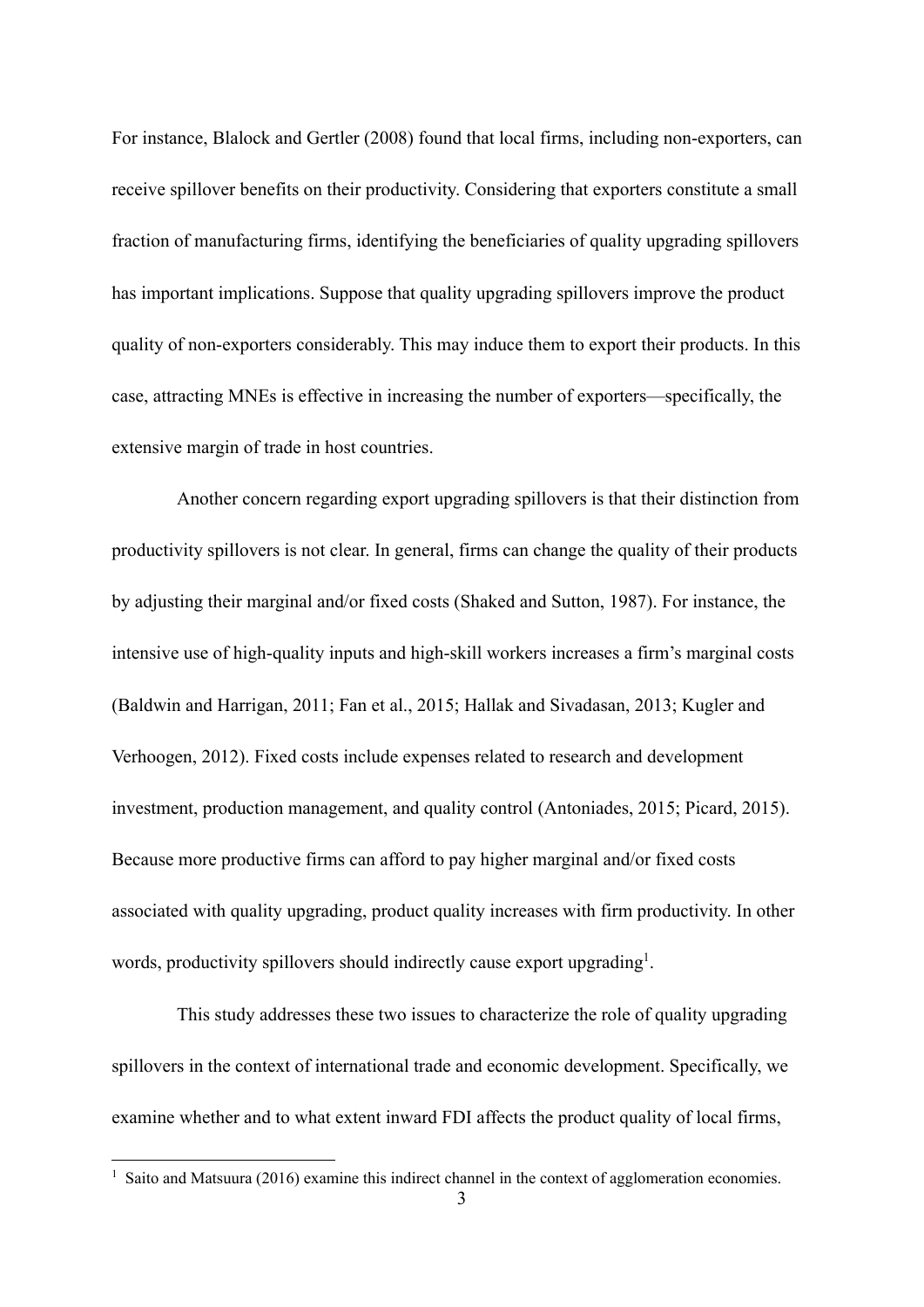including both exporters and non-exporters. In doing so, we explicitly consider the indirect impact of productivity spillovers on product quality. To achieve this objective, we employ plant product-level data from Indonesian manufacturing. Indonesia provides an interesting case study on quality upgrading spillovers. Indonesia's economy was based predominantly on agriculture and mining, but a sharp decline in oil prices in the early 1980s drove the government to diversify its economic structure. The government adopted export-oriented industrialization policies and attracted a number of MNEs. Currently, Indonesia receives considerable research attention regarding the impact of globalization on local firms' performance (e.g., Blalock and Gertler, 2008; Lipsey and Sjöholm, 2004; Takii, 2005). The economic role of product quality has been addressed in these studies. For example, Amiti and Konings (2007) argued that access to high-quality imported inputs is the key to enhancing productivity. Blalock and Gertler (2008) explained that technology transfer from MNEs enables local suppliers to produce higher-quality inputs at lower costs. In addition, the recent surge in offshoring in East Asia has provided local firms producing products of international quality and price with opportunities for business with foreign firms. These instances suggest that local firms in Indonesia have an incentive to upgrade their product quality.

 Our data are well suited to a study on product quality. Shipment and quantity shipped values are available for each product produced by manufacturing plants in Indonesia. The obtained unit value and quantity shipped of individual products are used to estimate the quality of each product in a theory-consistent manner. Product quality is related to variables that measure the intensity of MNE activity. The results indicate a positive and significant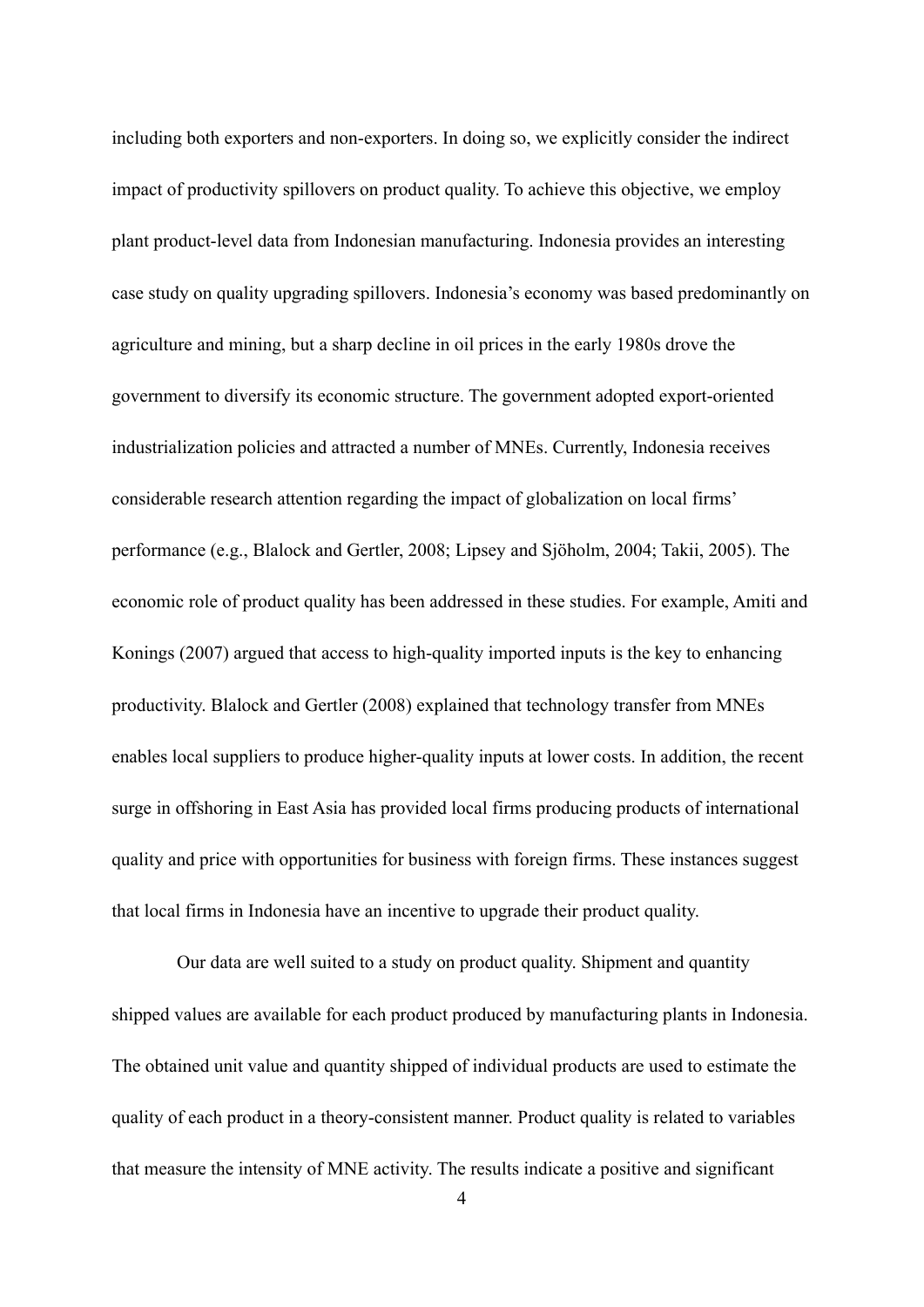impact of backward FDI on the product quality of local firms, even after controlling for plant productivity. However, once we classify plants into exporters and non-exporters, the impact is statistically significant only for exporters, implying that quality upgrading spillovers work only for them. In contrast, plant productivity positively affects the product quality of any plant, suggesting that non-exporters can improve the quality of their products as long as they benefit from productivity spillovers from MNEs (Blalock and Gertler, 2008). These findings are robust to a variety of identification strategies, including instrumental variable (IV) estimation and the use of alternative measures of product quality.

 The remainder of this paper is organized as follows. Section 2 discusses the conceptual and empirical methodology. Section 3 describes the data and variable construction. Section 4 presents the estimation results. Finally, Section 5 provides the conclusions with a summary of the results and some policy implications.

## **2. Conceptual and empirical framework**

#### **2.1 Conceptual framework**

In economics, quality is regarded as a product characteristic that influences consumers' utility. Following Feenstra and Romalis (2014) and Fan et al. (2015), we consider the following aggregate utility function for product  $i$  in year  $t$ :

(1) 
$$
U_{jt} = \left[\sum_i (\lambda_{ijrt} q_{ijrt})^{\frac{\sigma-1}{\sigma}}\right]^{\frac{\sigma}{\sigma-1}} \text{ with } \sigma > 1,
$$

where  $\lambda_{ijrt}$  (> 0) and  $q_{ijrt}$  respectively denote the quality and quantity of product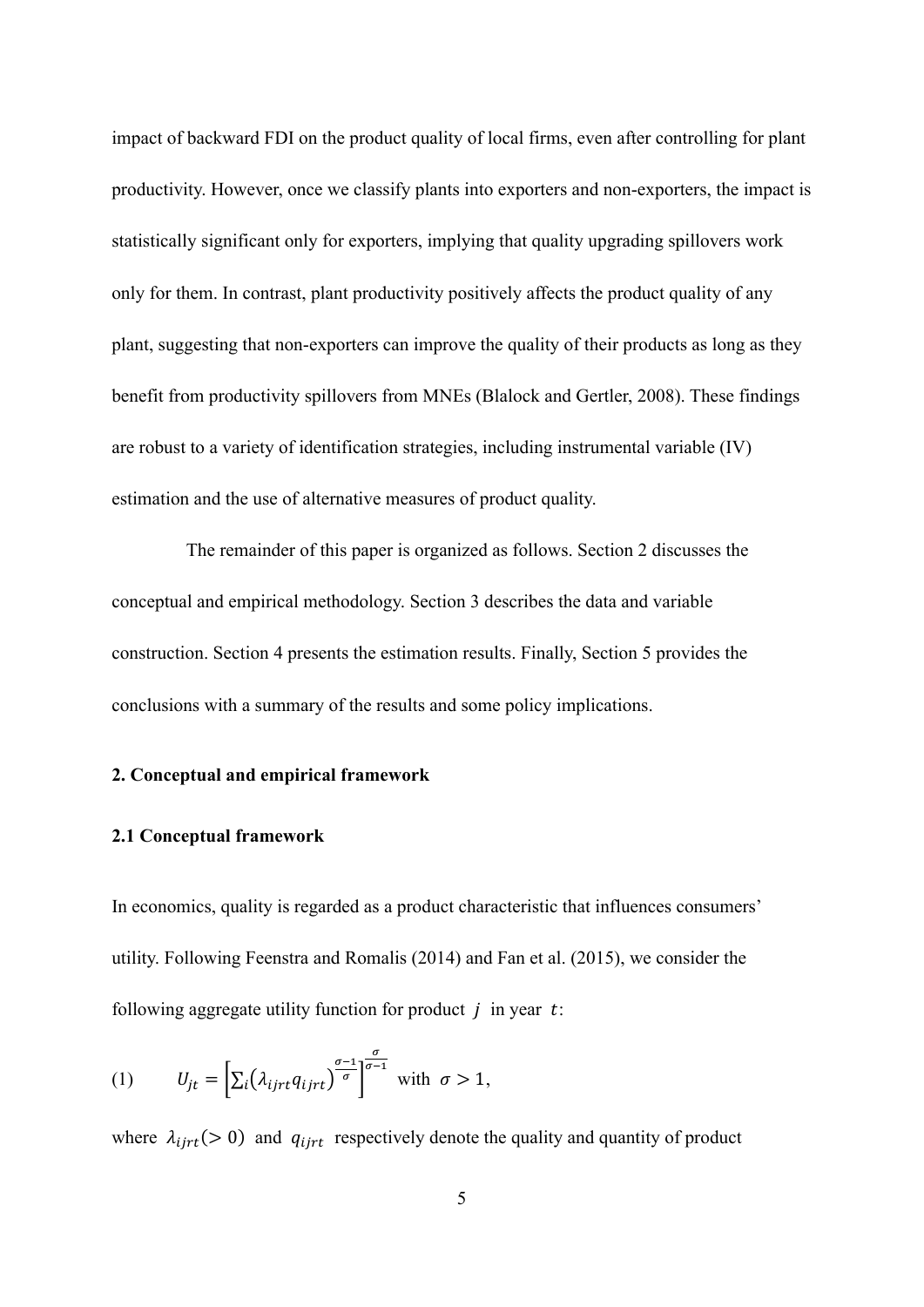produced by plant *i* located in region *r*. Suppose consumers spend  $E_{jt}$  on product *j* in year  $t$ . Maximizing Equation (1) subject to a budget constraint yields the following demand function:

$$
(2) \qquad q_{ijrt} = p_{ijrt}^{-\sigma} \lambda_{ijrt}^{\sigma-1} P_{jt}^{\sigma-1} E_{jt},
$$

where  $P_{jt} \equiv (\sum_l p_l^{1-\sigma} \lambda_l^{\sigma-1})^{\frac{1}{1-\sigma}}$  represents the price index. Equation (2) demonstrates that the higher the quality of a product, the greater the demand for it.

 Next, we consider the supply side of the economy. Firms produce their products under constant returns to scale technology using one unit of composite input. We further assume that product quality varies through adjustment of the fixed costs of quality investment. For instance, Picard (2015) argues that as firms spend more on quality investment, such as production management and employee training, product quality increases, but at a decreasing rate (see also Antoniades, 2015; Fan et al., 2015). Specifically, we consider the following total cost of production:

(3) 
$$
TC_{ijrt} = \frac{w_{jrt}}{A_{ijrt}} q_{ijrt} + \exp(\gamma \lambda_{ijrt}),
$$

where  $w_{jrt}$  and  $A_{ijrt}$  denote the price of a composite input and productivity of plant i, respectively.  $\gamma$  measures the cost of quality investment: the lower  $\gamma$ , the lower the cost of quality investment to achieve quality level  $\lambda_{iirt}$ .

 Given Equations (2) and (3), firms maximize their profits with respect to price and product quality<sup>2</sup>:

 $2$  We do not consider economies of scope. Thus, in the case of multi-product firms, they maximize the aggregate profits from individual products.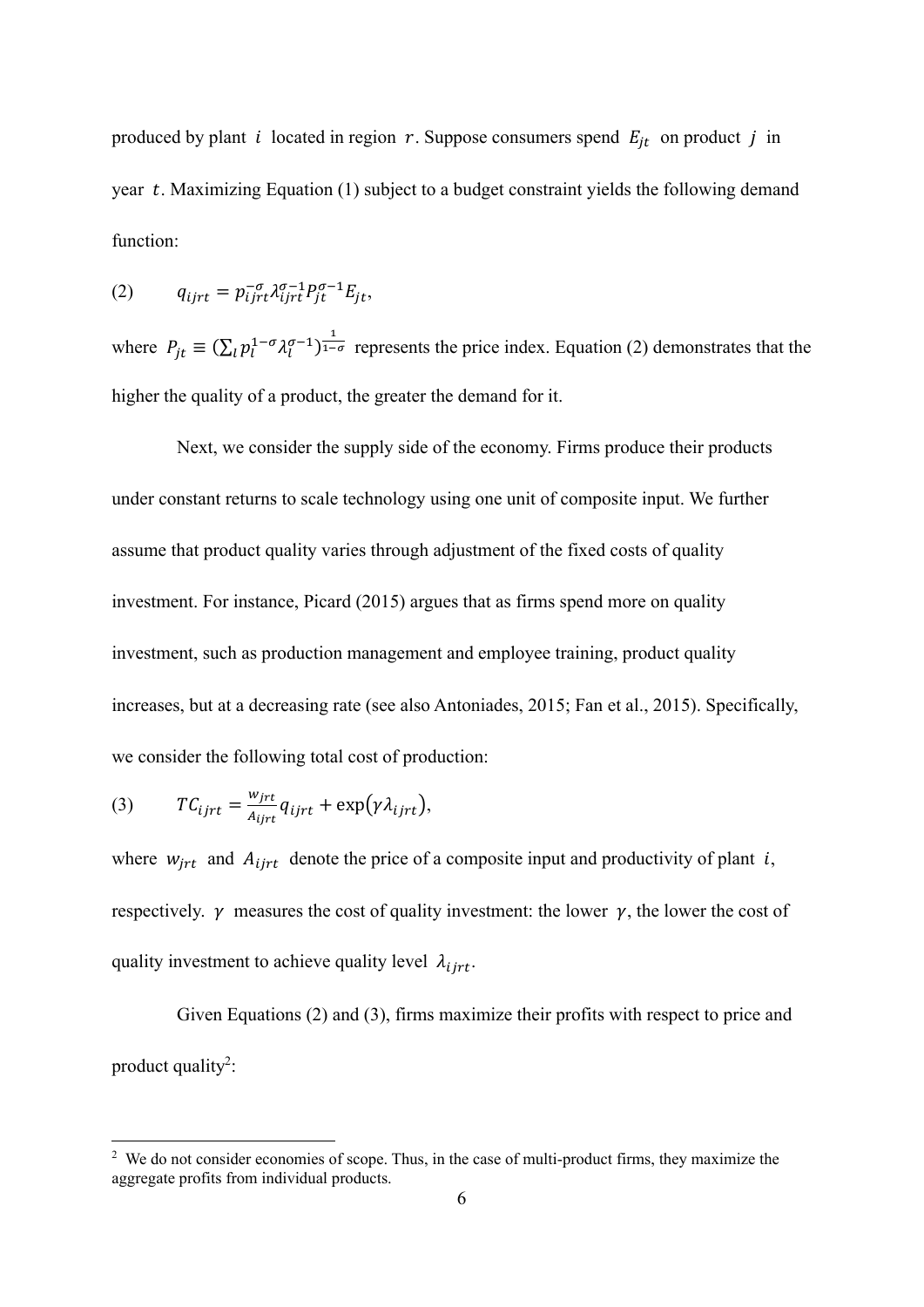(4) 
$$
\max_{p_{ijrt}, \lambda_{ijrt}} p_{ijrt} q_{ijrt} - T C_{ijrt}.
$$

First-order conditions for profit maximization are:

(5) 
$$
w_{jrt}\sigma - p_{ijrt}A_{ijrt}(\sigma - 1) = 0, \text{ and}
$$

(6) 
$$
\gamma A_{ijrt} P_{jt} \exp(\gamma \lambda_{ijrt}) - p_{ijrt}^{-\sigma} \lambda_{ijrt}^{\sigma-2} E_{jt} (A_{ijrt} p_{ijrt} - w_{jrt}) (\sigma - 1) = 0.
$$

Equation (5) shows that the price is determined by a constant markup over marginal cost:

(7) 
$$
p_{ijrt} = \frac{\sigma}{(\sigma - 1)} \frac{w_{jrt}}{A_{ijrt}}.
$$

Note that Equation (7) does not depend on  $\lambda_{ijrt}$ , implying that the price of goods does not necessarily reflect their quality level.

By substituting  $p_{ijrt}$  in Equation (6) with Equation (7) and applying the implicit function theorem to it, we have

(8) 
$$
\frac{\partial \lambda_{ijrt}}{\partial \gamma} = -\frac{(\gamma \lambda_{ijrt}+1) \exp(\gamma \lambda_{ijrt})}{B},
$$

where  $B \equiv \gamma^2 A_{ijrt} P_{jt} \exp(\gamma \lambda_{ijrt}) - p_{ijrt}^{-\sigma} \lambda_{ijrt}^{\sigma-3} E_{jt} w_{jrt} (\sigma - 2)$  is assumed to be positive, such that the second-order condition for profit maximization is satisfied. Hence, the partial derivative in Equation (8) takes a negative sign, indicating that product quality improves as the cost of quality investment declines. Similarly, we can show that  $\partial \lambda_{ijrt}/\partial A_{ijrt} > 0$  and  $\partial \lambda_{i,jrt}/\partial w_{jrt}$  < 0. Note that the former inequality demonstrates that more productive firms can afford to pay higher fixed cost of quality investment (Melitz, 2003). The results are summarized in the following proposition.

*Proposition: The quality of products improves if (i) the cost of quality investment declines, (ii) plant productivity increases, or (iii) the input prices decrease.*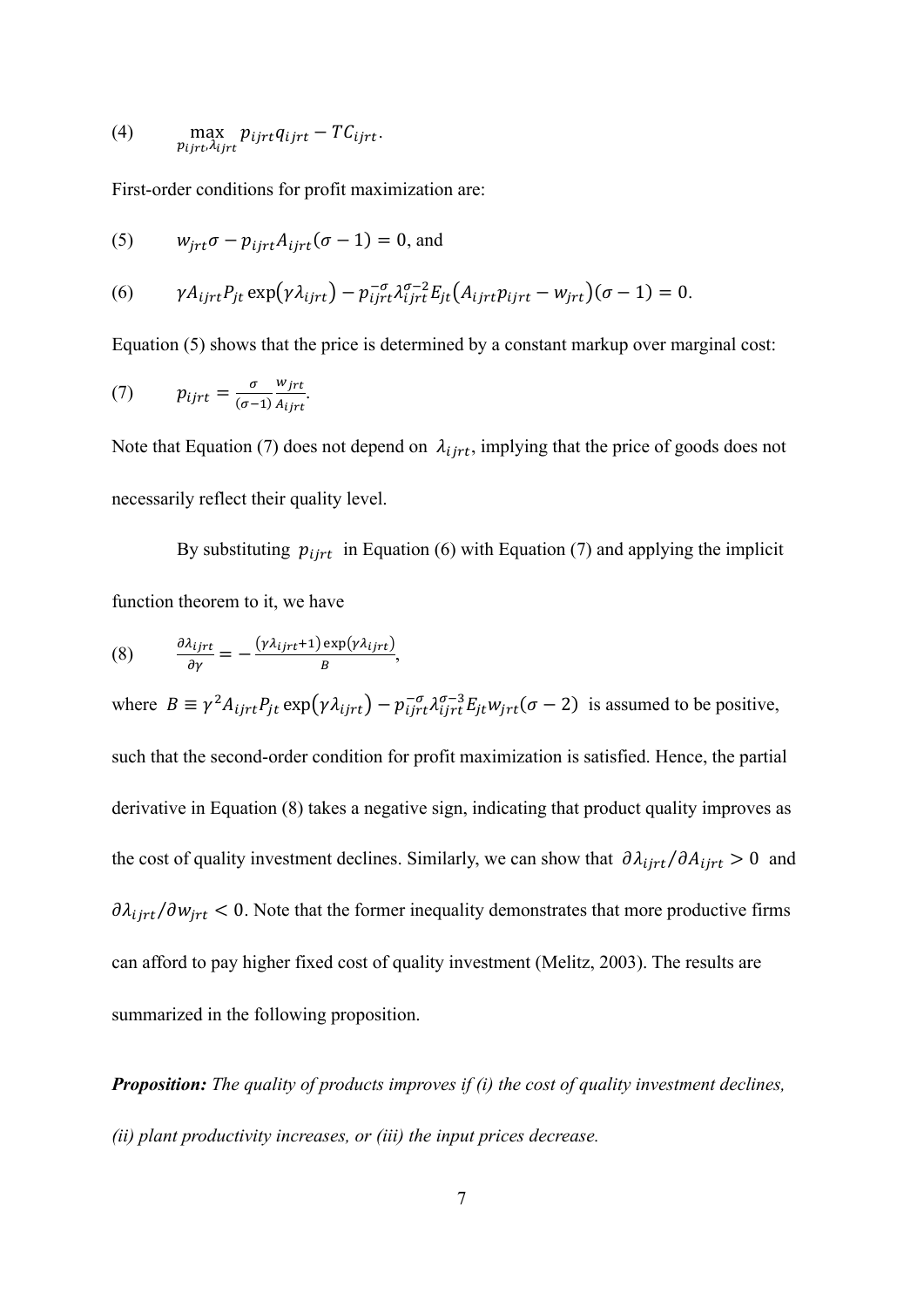The proposition shows that there are two channels through which inward FDI can affect product quality of local firms. First, suppose that learning technology and business practices from MNEs reduce the cost of quality investment. The reduced cost enables local firms to upgrade their products. We refer to this channel as quality upgrading spillovers. Second, productivity spillovers from inward FDI increase the productive efficiency of local firms, which indirectly improves the quality of their products. In summary, attracting MNEs is effective in improving the product quality of local firms directly through quality upgrading spillovers and indirectly through productivity spillovers. In other words, we need to control for the indirect channel to appropriately identify quality upgrading spillovers.

### **2.2 Empirical framework**

The above discussion shows that the product price does not necessarily reflect its quality level. To estimate the product quality for each plant product in a theory-consistent manner, we take the log of both sides of Equation (2) and rearrange it:

(9) 
$$
\ln q_{ijrt} + \sigma \ln p_{ijrt} = f_{jt} + \varepsilon_{ijrt},
$$

where  $f_{it}$  is the product-year fixed effects, capturing the price index  $P_{it}$  and expenditure  $E_{jt}$ . Following Khandelwal et al. (2013), we obtain the elasticity of substitution  $\sigma$  from Broda et al. (2006). Given  $\sigma$ , we can estimate Equation (9) using ordinary least squares (OLS) and derive the quality estimates for each plant-product-year observation as follows:

(10) 
$$
\ln \lambda_{ijrt} = \frac{\hat{\varepsilon}_{ijrt}}{\sigma - 1}.
$$

The estimated product quality is related to variables measuring the intensity of MNE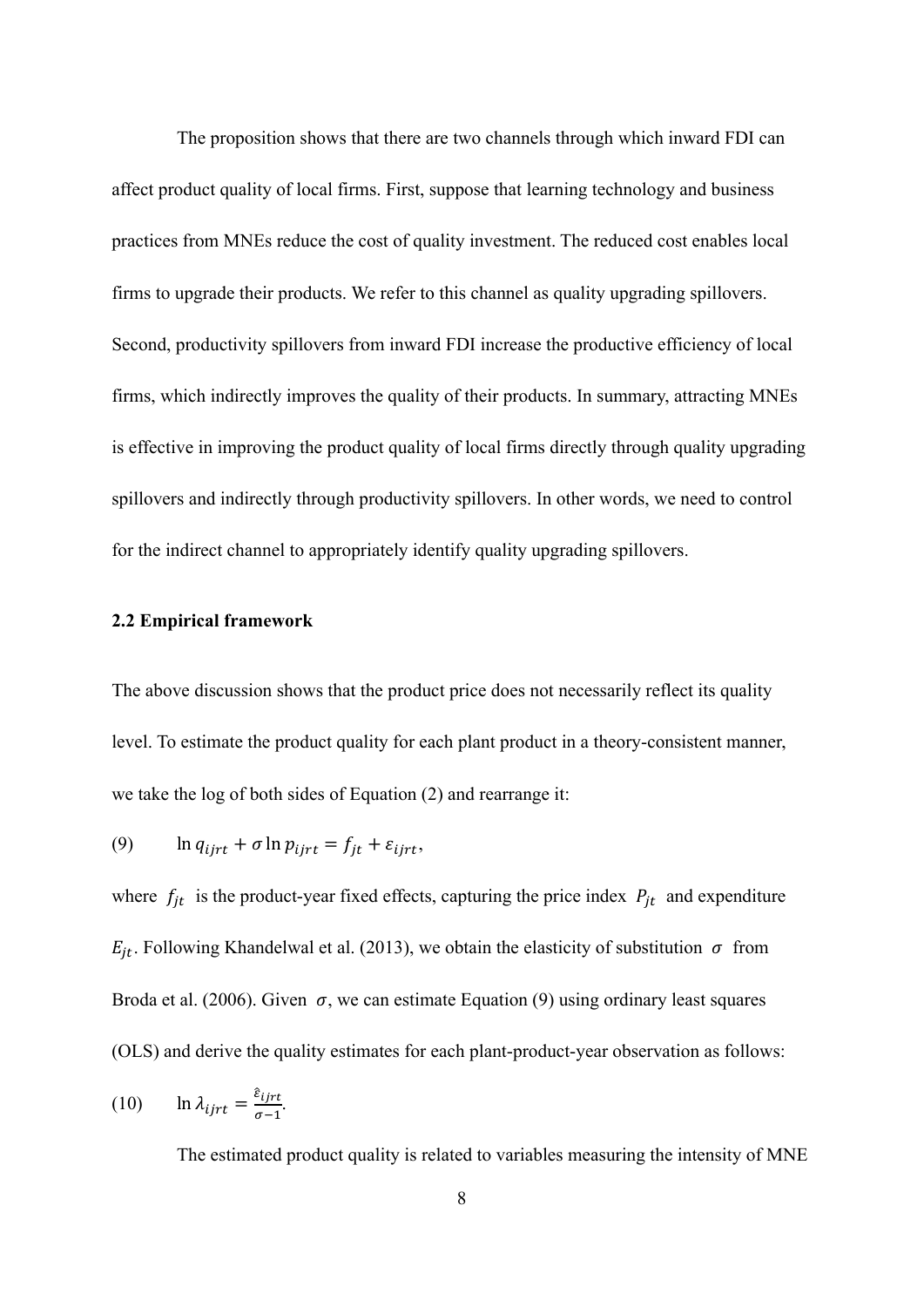activity:

(11) 
$$
\ln \lambda_{ijrt} = \text{MNE}\beta + \text{X}\beta + \text{F} + \xi_{ijrt},
$$

where **MNE** is a vector of variables measuring the intensity of MNE activity in industry  $k$ to which product  $\dot{j}$  belongs; **X** is a vector of control variables, including the average wage of plants in region  $r$  in industry  $k$ , and productivity of plant  $i$  to control for the input prices and productivity spillovers from MNEs, respectively;  $\bf{F}$  is a vector of fixed effects to control for unobserved shocks on product quality; and  $\xi_{iirt}$  represents disturbances. Following Javorcik (2004) and Blalock and Gertler (2008), we consider the following three types of **MNE** variables:

$$
(12) \qquad HZN_{krt} = \frac{\sum_{i \in krt} MNE\_L_i}{\sum_{i \in krt} L_i}
$$

$$
(13) \qquad FWD_{krt} = \sum_{l} \rho_{lk} HZN_{lrt}
$$

$$
(14) \qquad BWD_{krt} = \sum_{l} \theta_{kl} HZN_{lrt}
$$

where  $L_i$  is the total number of workers in plant i;  $MNE_{i}$  is the total number of workers in plant *i* if it is multinational, and zero otherwise;  $\rho_{lk}$  is the share of inputs purchased by industry k from industry l; and  $\theta_{kl}$  is the proportion of industry k output supplied to industry  $l$ . Hence, Equation (12) measures the level of inward FDI into the same industry and region as the concerned product (i.e., horizontal FDI), while Equations (13) and (14) measure the level of inward FDI into upstream and downstream industries for the concerned product in the concerned region, respectively (i.e., forward and backward FDI, respectively).

 Two comments are in order here. First, we suppose that technology is embodied in worker skills. Workers in local firms learn technology and business practices from MNEs and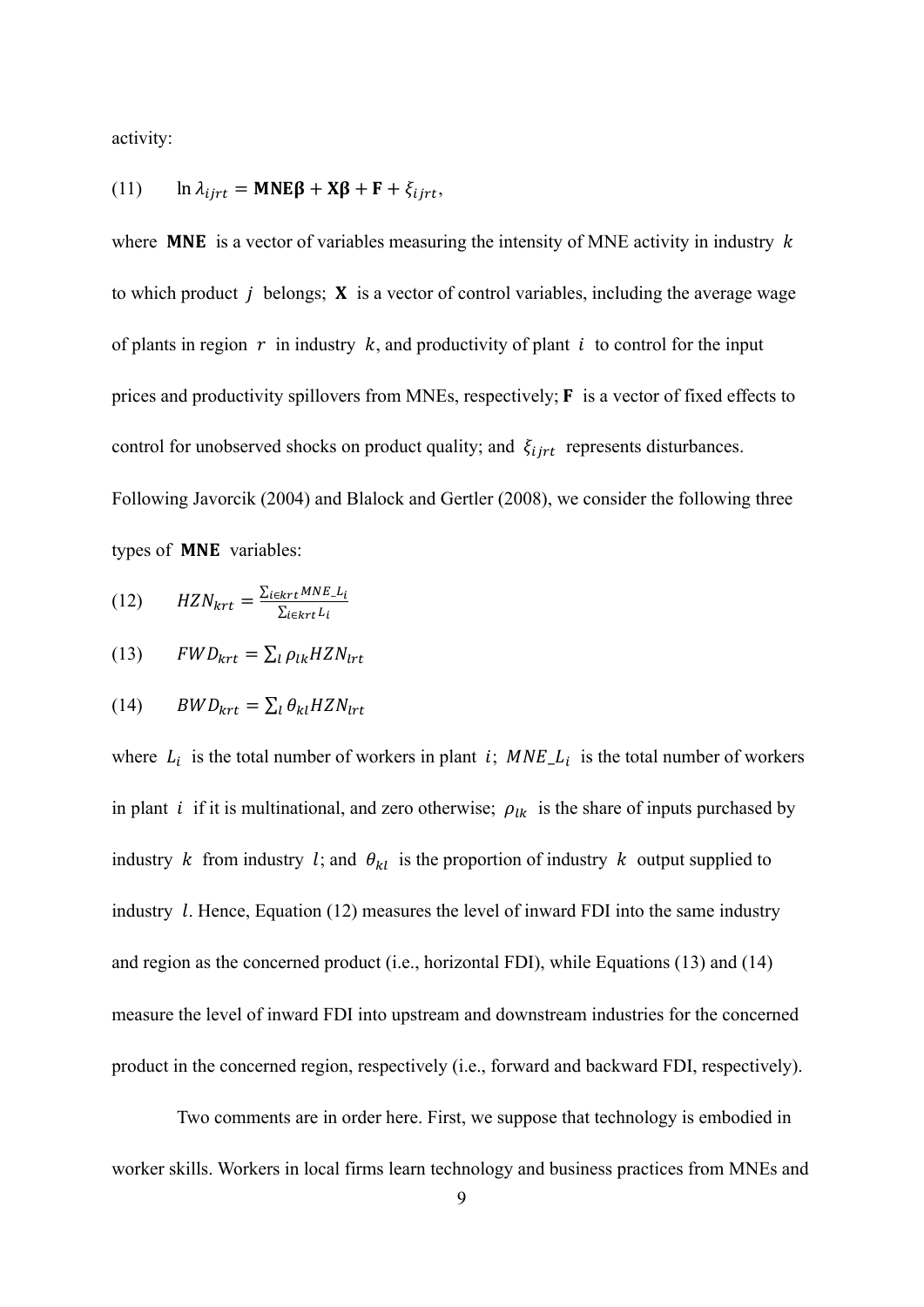introduce them into their production systems. For example, Poole (2013) confirmed that the movement of workers trained in MNEs to local firms is the key to knowledge transfer between them (see also Haskel et al., 2007; Kosová, 2010). Second, as the subscript  $r$  in Equations (12) to (14) suggests, we assume that the benefits of spillovers decay with distance, and more specifically, only appear within a region. For workers in local firms, learning from distant MNEs is more difficult than learning from nearby MNEs. According to Rosenthal and Strange (2008), human capital spillovers mostly occur between individuals within a distance of 25 miles in the United States.

 Equation (11) is estimated using OLS. However, Blalock and Gertler (2008) argued that the more competitive local firms are in terms of their productivity and product quality, the more attractive that place is for MNEs, especially for those doing business with them. Thus, reverse causality may matter when estimating Equation (11). The fixed effects in Equation (11) can alleviate it to the extent that they control for the unobserved attractiveness of the region for MNEs. To address endogeneity further, we estimate Equation (11) by IV. To construct instruments, instead of using the actual number of workers in MNEs, we estimate it as follows:

(15) 
$$
MNE\_L_{krt} = \left(1 + \frac{MNE\_L_{k-Rt} - MNE\_L_{k-R0}}{MNE\_L_{k-R0}}\right) \, MNE\_L_{kro}.
$$

A comment is in order. Indonesia is geographically divided into provinces, which are further divided into regencies. We use each regency as a geographical unit representing  $r$ . In other words, the subscripts  $-R$  and 0 in  $MNE \_L_{k-R_0}$  denote all provinces other than province R to which the regency  $r$  belongs and the initial year of the observation period,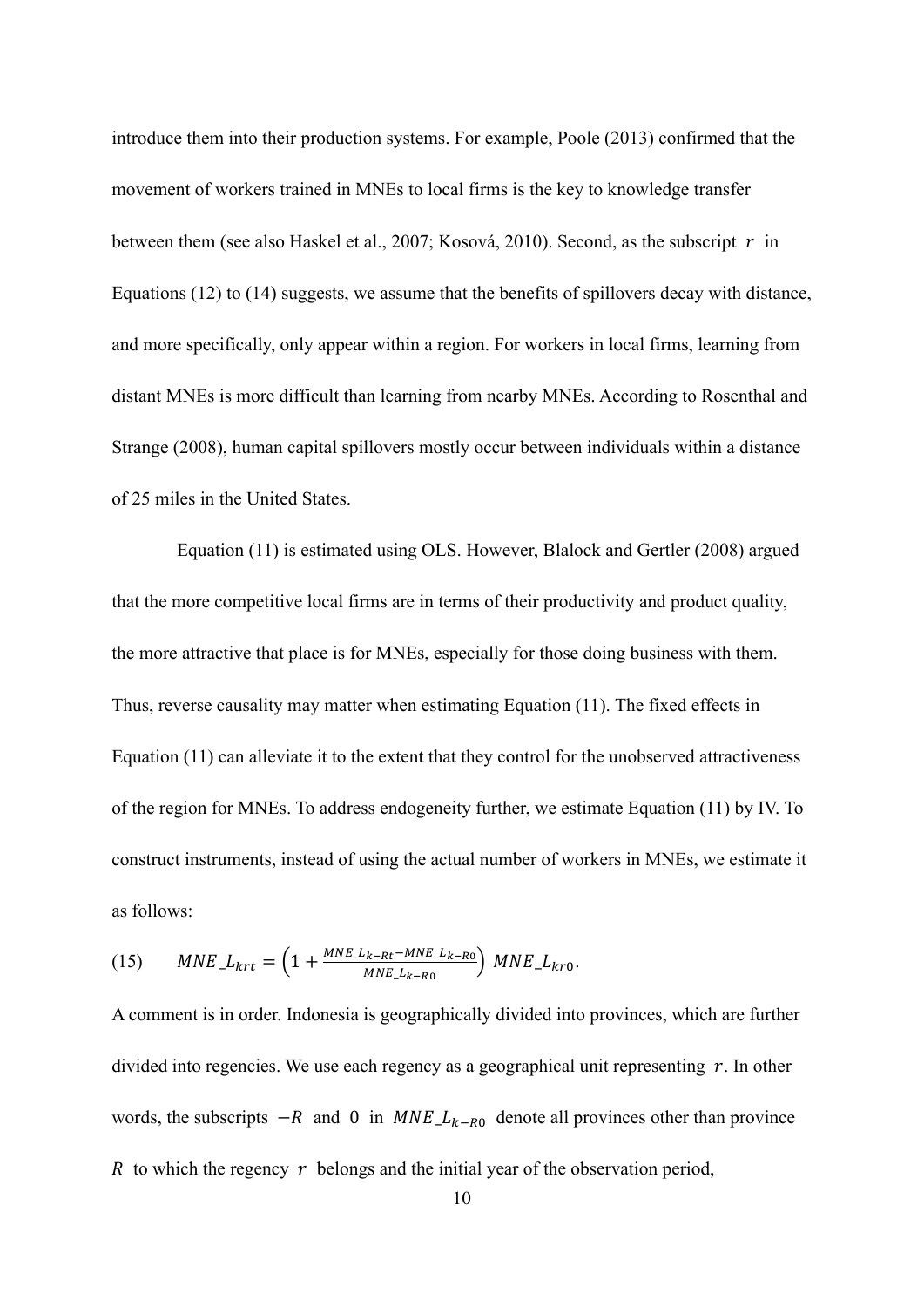respectively. Therefore, the second term in parentheses measures the growth rate of MNE workers in industry  $k$  from the initial year to year  $t$  in all provinces other than  $R$ . The estimated number of workers in MNEs from Equation (15) is substituted into Equations (12) to (14) to derive the corresponding instruments.

Our IV strategy works properly if MNEs in regions other than  $r$  behave in a similar manner in terms of employment as those in region  $r$ , and their employment is not affected by the product-quality shocks specific to region  $r$ . Note that employment growth in other regencies in province  $R$  is excluded in Equation (15) to address the threat that the shocks occurring in region  $r$  may spill over to the neighboring regions. Furthermore, because the shocks are aggregated over all provinces other than  $R$ , they are less likely to be correlated with the shocks specific to region  $r$  after controlling for the shocks common to all regions by product-year fixed effects.

## **3. Data and variable construction**

The primary data source is the *Annual Survey of Medium and Large Manufacturing Establishment* published by Statistics Indonesia (Badan Pusat Statistik, BPS). The estimation period is from 2002 to 2012, but we use observations from 2002 only to construct instruments in Equation (15) to reduce the endogeneity risk in the initial year. Microdata are only available for plants with 20 or more employees. This dataset reports the plant's location, industry classification for its main product, product classification for each product, and share of foreign capital. Regarding the definition of the region, we use each regency as a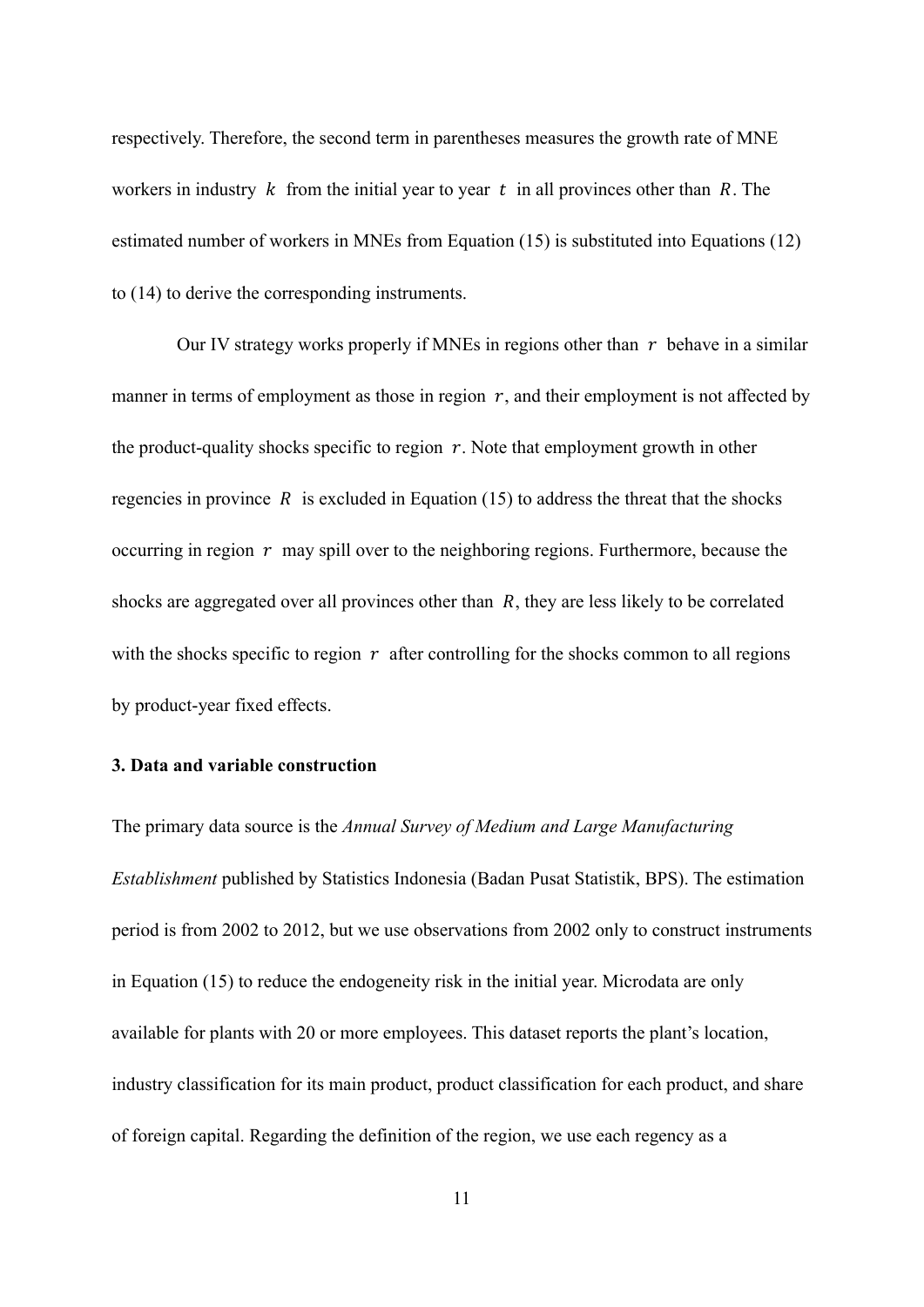geographical unit. The industry is defined based on the three-digit International Standard Industrial Classification (ISIC) Revision 3. Product classification is available at the sevendigit level. The first four digits of the product codes correspond to four-digit ISIC codes. Lastly, following Blalock and Gertler (2009), we define MNEs as firms whose foreign capital share is greater than  $20\%$ <sup>3</sup>. Local firms are defined as those without any foreign ownership throughout the estimation period.

 The dataset contains production and cost information at the plant level, including the total value of production, number of production and non-production workers, book value of fixed capital assets, material, electricity, energy inputs, and labor costs for each type of worker. In addition, shipment and quantity shipped values are available at the product level. The survey also asks whether they import material at the plant level and whether they export products at the product level. Value-added is obtained by subtracting intermediate consumption (material, electricity, and energy inputs) from the revenue. The obtained value is deflated by the wholesale price index. The initial capital stock is proxied by fixed tangible assets deflated by the price index for gross fixed capital formation in Indonesia's System of National Accounts. Capital stock in the following periods is constructed by the perpetual inventory method, assuming a depreciation rate of 9% (Brandt et al. 2012).

 Using these variables, productivity at the plant level is obtained as residuals from the following Cobb–Douglas value-added production function estimates for each two-digit ISIC

 $3$  According to Blalock and Gertler (2009), the samples of foreign affiliated firms obtained under this definition are mostly equivalent to those doing business under the foreign capital investment licenses in Indonesia.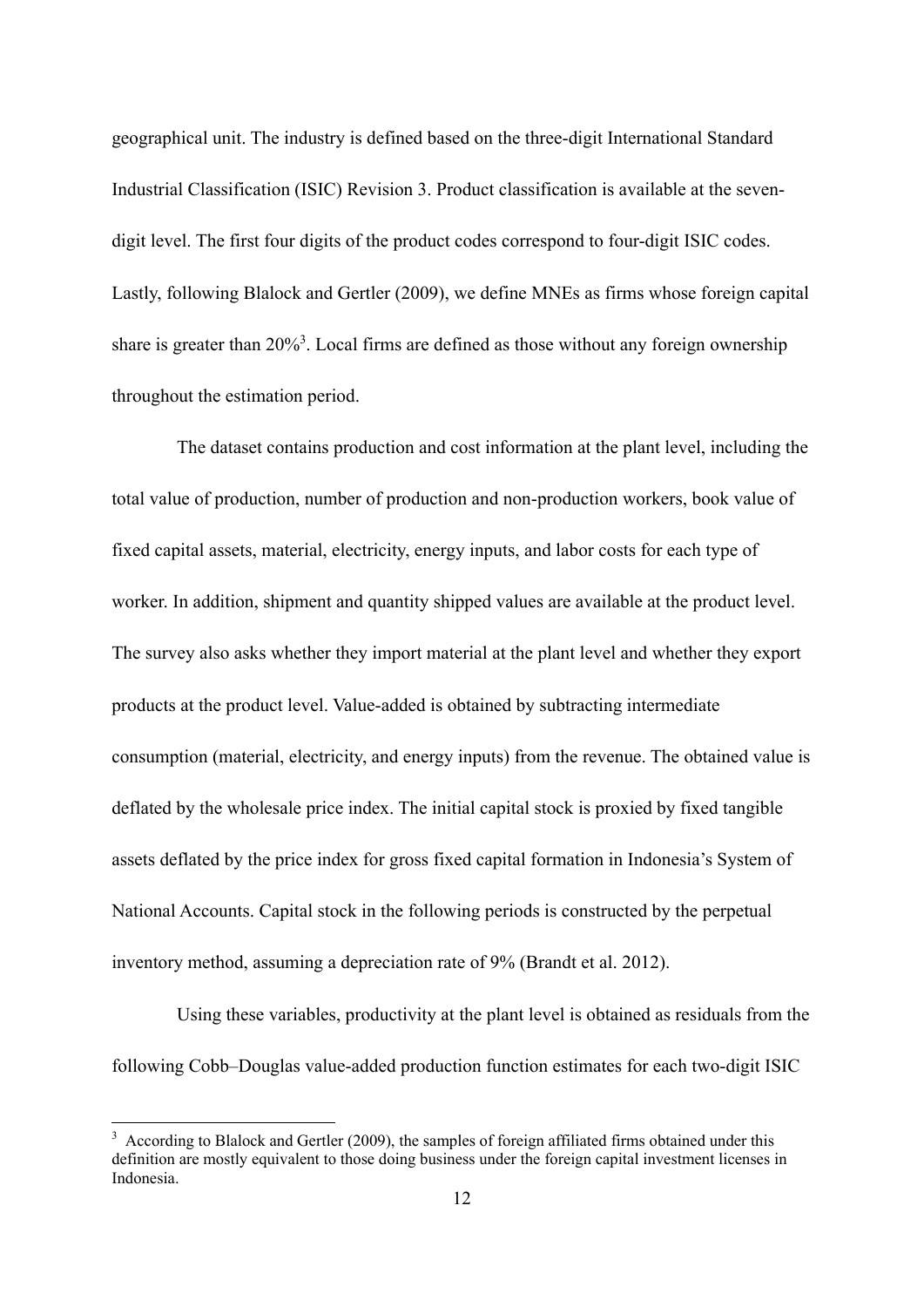industry<sup>4</sup>:

(16) 
$$
\ln V A_{ikrt} = \beta_N \ln L_{ikrt}^N + \beta_P \ln L_{ikrt}^P + \beta_K \ln K_{ikrt} + \ln A_{ikrt}.
$$

where  $VA_{ikrt}$ ,  $L_{ikrt}^N$ ,  $L_{ikrt}^P$ , and  $K_{ikrt}$  denote the value-added, the number of nonproduction and production workers, and capital stock of plant  $i$  in year  $t$ , respectively. We estimate the production function (16) using the methodology proposed by Ackerberg et al. (2015) with material as a proxy for unobserved productivity. They extended the work of Olley and Pakes (1996) and Levinsohn and Petrin (2003) to address the simultaneity bias between unobserved  $A_{ikrt}$  and inputs, and the potential collinearity in the first stage of the Levinsohn and Petrin estimator<sup>5</sup>. As the obtained productivity is not comparable across industries in the estimation, we take the deviation from the industry average.

 With regard to plant product-level variables, the unit value is obtained for each product by dividing the value of shipment by quantity shipped. Then, the quality of products is estimated based on Equations (9) and (10). When computing the quality, we exclude as outliers plant-product observations whose price lies in the top or bottom 10% of each product category. Finally, for regional-level variables, the number of workers is used to construct variables measuring the intensity of MNE activity along with data from the 2000 input– output (IO) table published by BPS $<sup>6</sup>$ . Plant-level wages are estimated by dividing labor costs,</sup> adjusted by the consumer price index, by the number of workers. The estimated wages,

<sup>&</sup>lt;sup>4</sup> Productivity at plant product-level cannot be obtained because cost information is not available at that level.

<sup>&</sup>lt;sup>5</sup> We use the Stata code used in De Loecker and Warzynski (2012) for the production function estimation.

<sup>&</sup>lt;sup>6</sup> We use the concordance table to link the industry codes used in the IO table to the three-digit ISIC codes.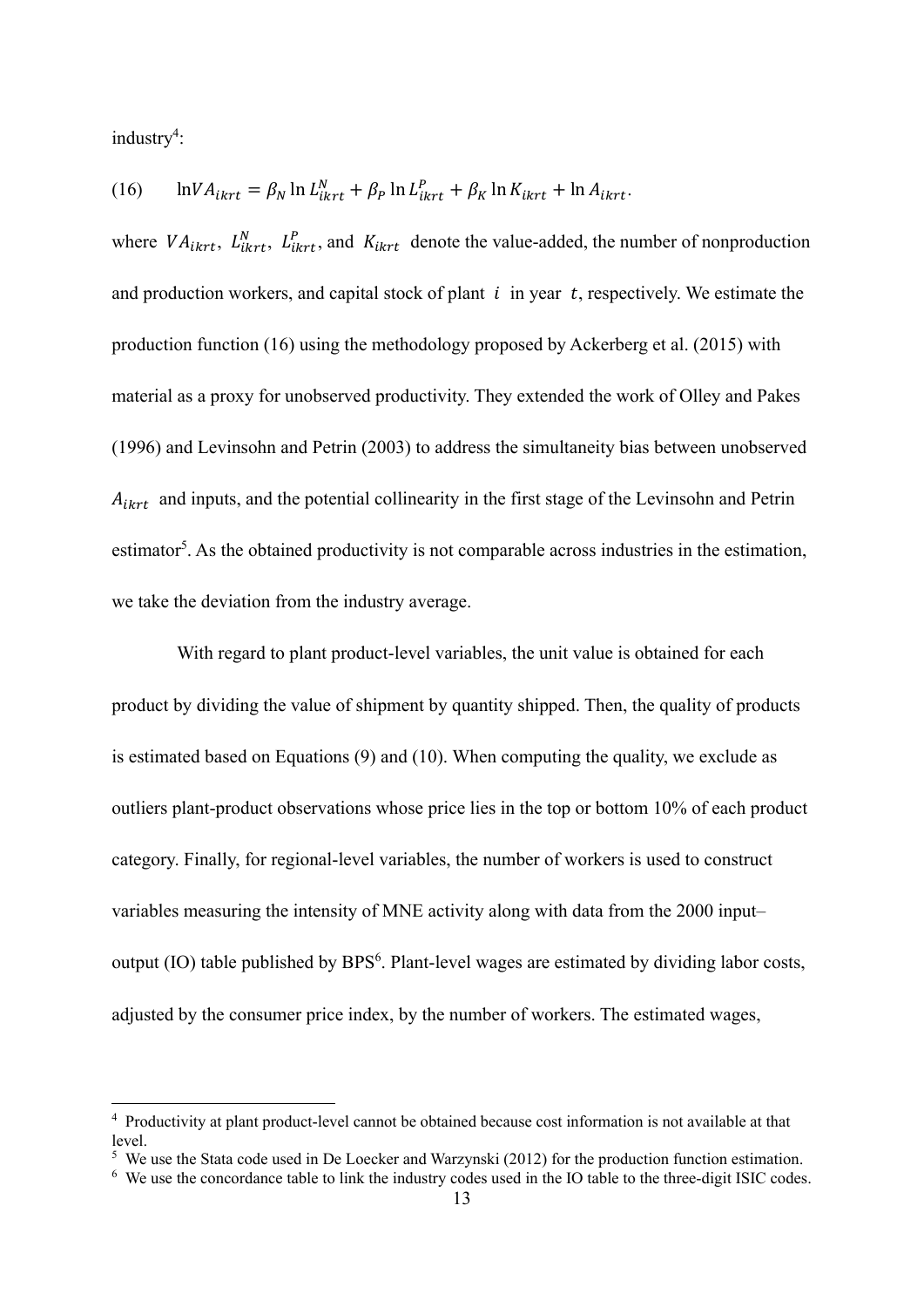averaged at the industry-region-year level, are used as a proxy for the price of a composite input. Summary statistics are presented in Table 1.

### **4. Estimation Results**

Before examining the quality upgrading effect of FDI spillovers, we demonstrate the behavior of our product quality variable. In Panel A of Table 2, we regress product quality  $\lambda_{iirt}$  on export or import dummies, regional wage, or lagged plant productivity. Consistent with Hummels and Skiba (2004) and Verhoogen (2008), exported products tend to have higher quality than non-exported products. Plants importing inputs can produce higherquality products than plants that do not import material (Amiti and Konings, 2007). However, regional wages unexpectedly have a positive impact on product quality. Dingel (2017) found that firms in high-income areas tend to produce high-quality goods because of the large demand for them and the abundant endowment of high-skill workers needed to produce them in those regions. Hence, regional wages may reflect the purchasing power and skill composition of workers in the respective regions. Finally, we confirm the proposition that more productive plants produce higher-quality products.

 In Panel B of Table 2, we replace product quality with product price, a measure frequently used in the literature as a proxy for product quality (Hallak, 2006; Schott, 2004). The results are the same, except for the insignificant impact of material imports. Because the price of a product reflects the marginal cost of production, the price declines if plants can replace domestically produced inputs with imported ones of the same quality but sold at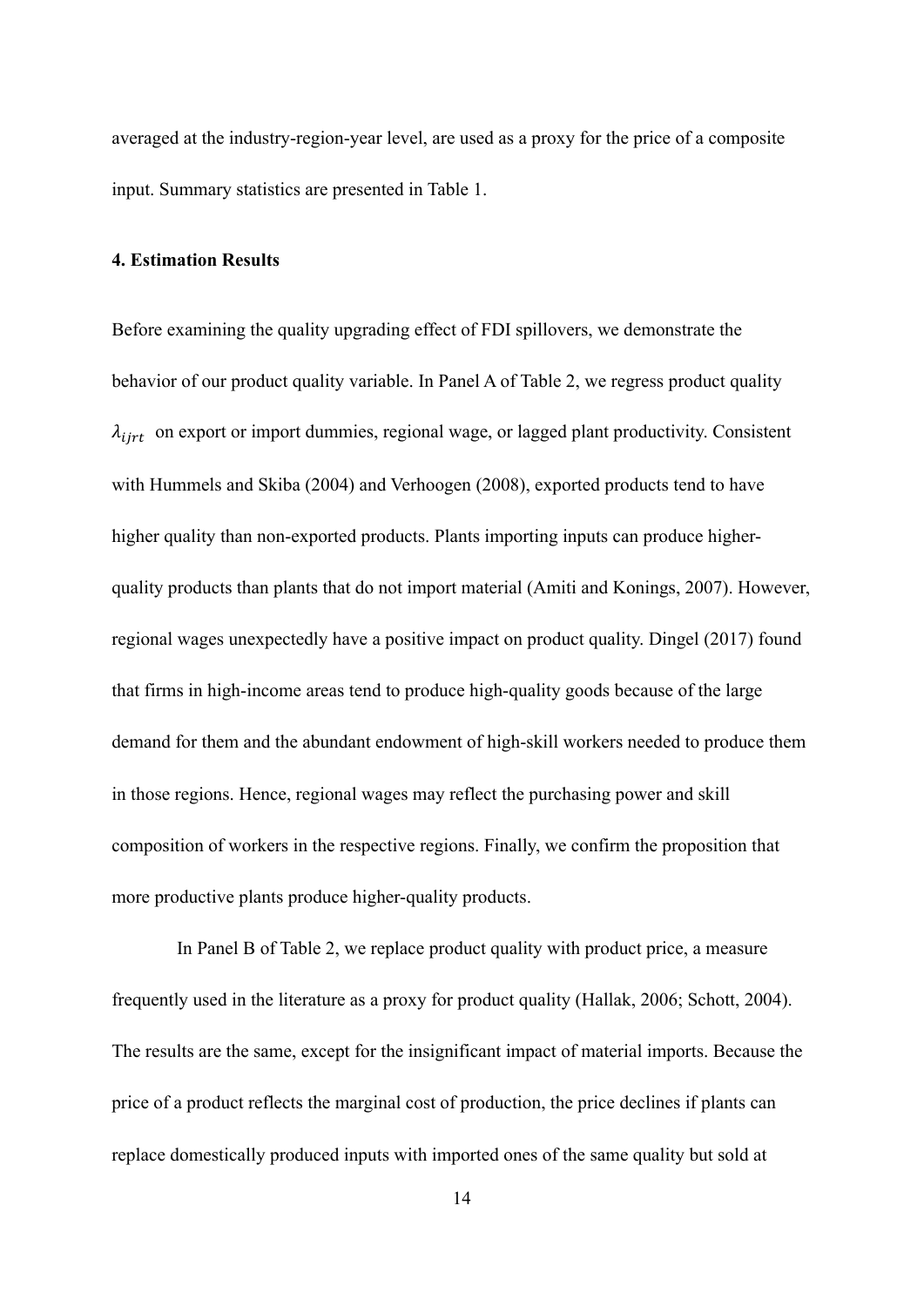lower prices. In sum, our measure of product quality conforms to the theoretical expectations. Below, we first present the results based on our product quality measure and confirm the robustness of the results by comparing the results with those obtained using product prices.

 Table 3 shows the baseline results. Column (1) shows the OLS estimates with province-product, province-year, and product-year fixed effects. Province-product fixed effects capture unobserved time-invariant regional effects on the quality of the concerned product. The other two types of fixed effects absorb any region- or product-specific timevarying shocks on product quality. We find that inward FDI in both upstream and downstream industries positively contributes to quality upgrading in local firms. In Column (2), we replace province-product fixed effects with plant-product fixed effects. The latter are more comprehensive than the former, capturing not only any time-invariant regional effects on the quality of the concerned product, but also the unobserved ability of plants to produce high-quality products. In this specification, identification comes from changes over time within a plant product, in addition to cross-sectional changes across regions or products for each year. The results show that backward FDI still has a positive and significant impact on the product quality of local firms, but forward FDI no longer has any significant impact. These results differ from those of Bajgar and Javorcik (2020) but seem reasonable because MNEs in Indonesia are export-oriented and generally do not supply to Indonesian customers (Blalock and Gertler, 2008). Furthermore, horizontal FDI has a negative and significant impact on its quality, presumably due to intensified competition with MNEs (Ciani and Imbruno, 2017). The impact of material imports weakens because a plant's import status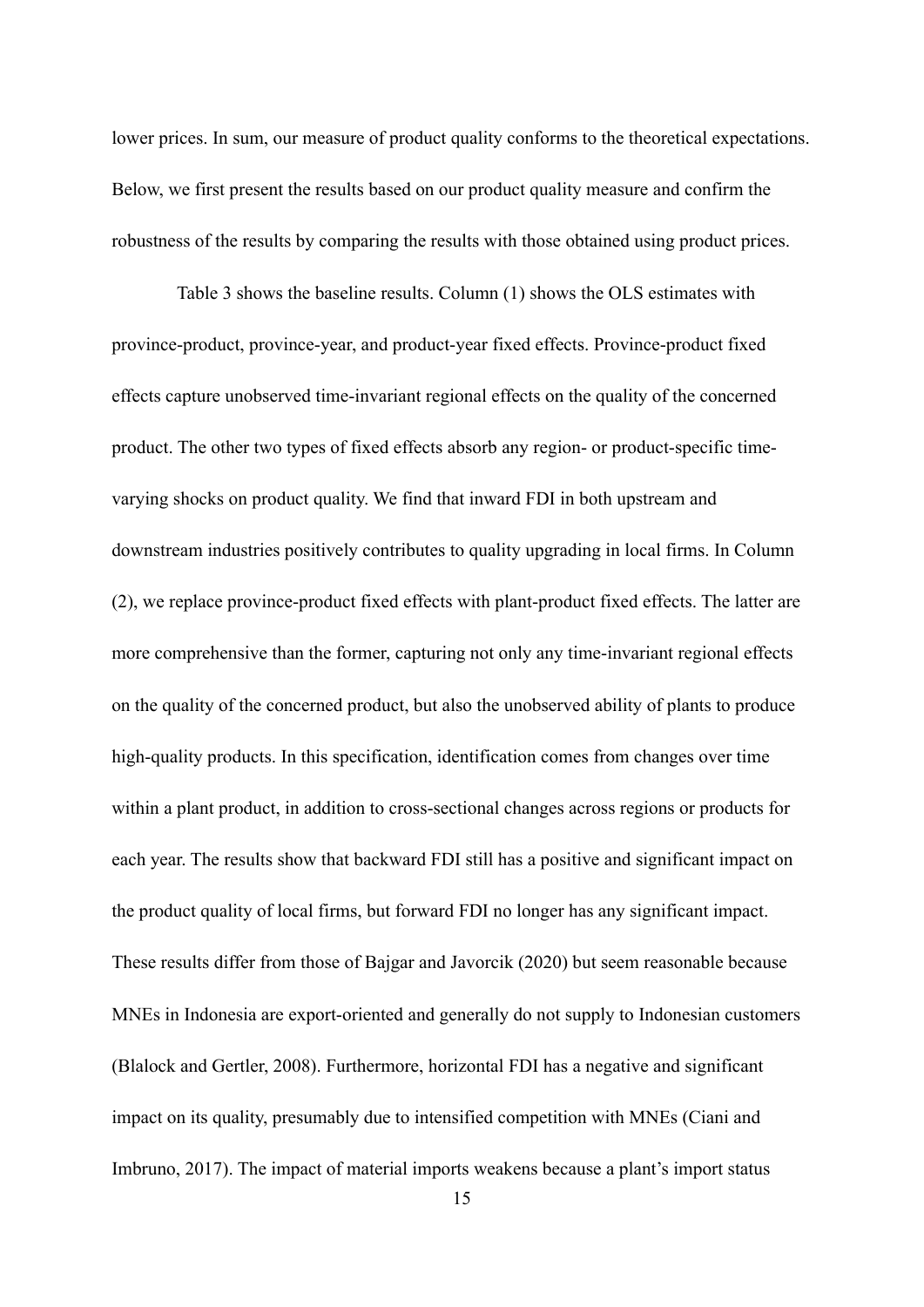generally has limited time-series variation. In Columns (3) and (4), we introduce lagged plant productivity to control for its ability to produce a high-quality product (Proposition 1). Moreover, it is supposed to reflect past productivity spillovers from  $MNEs^7$ . After controlling for the indirect channel on quality upgrading from productivity spillovers, a positive coefficient on **MNE** can be interpreted as quality upgrading spillovers from inward FDI. Columns (3) and (4) confirm that MNEs in downstream industries contribute to the quality upgrading of local firms.

 The estimation results by IV are listed in Table 4. The first-stage F-statistic is sufficiently high, suggesting that our instrument is strong enough to provide unbiased results. The results in Column (1) are almost the same as those of the OLS results. However, once we control for plant productivity in Column (2), backward FDI no longer has a significant impact. This may suggest reverse causality that MNEs increase their employment in regions with positive shocks to product quality. Another explanation is that not all products benefit from quality upgrading spillovers. Fan et al. (2015) concluded that the scope of quality differentiation determines the level of quality improvement from input tariff reductions. Khandelwal (2010) also argued that the homogeneous goods defined by Rauch (1999) exhibited no quality differentiation. To be consistent with the model assumptions laid out in the previous section, we follow Khandelwal (2010) and restrict the sample to differentiated products on the basis of Rauch's (1999) conservative product classifications. Columns (3)

 $7$  We avoid using productivity in the current period to reduce the endogeneity bias. However, we confirmed that employing it did not alter our conclusions.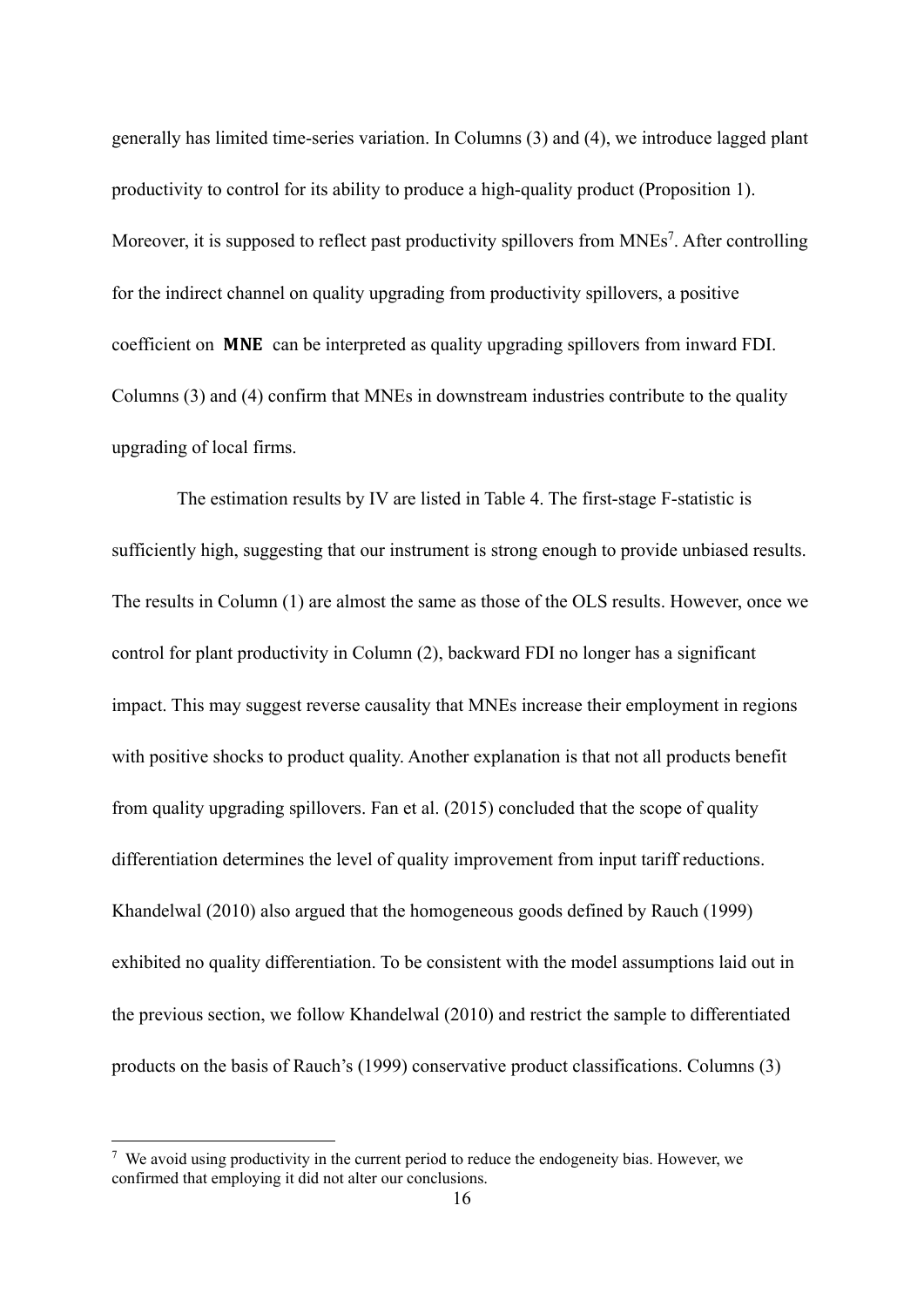and (4) indicate that backward FDI significantly improves the quality of the differentiated products<sup>8</sup>.

 Indonesia was categorized as a lower-middle-income country during the estimation period. Its gross domestic product per capita was 1,860 U.S. dollars in 2007, and the purchasing power of its residents was not high. As Verhoogen (2008) demonstrated, it is very likely that exported goods are different from domestically consumed goods in terms of product quality. Stated differently, not all local plants are necessarily concerned with quality improvement. Local firms involved in global markets, that is, those exporting their products or supplying inputs for MNEs, should have a stronger incentive to upgrade their products<sup>9</sup>. Thus, we classify plants into exporters and non-exporters. Non-exporters are plants that never exported their products throughout the estimation period. Table 5 presents the results for nonexporters (Columns (1) and (2)) and exporters (Columns (3) and (4))<sup>10</sup>. We observed a clear distinction between them. Non-exporters do not benefit from any type of inward FDI, but exporters derive strong benefit from backward FDI. Moreover, horizontal FDI negatively affects the product quality of exporters alone, suggesting that the quality of their products is high enough to compete with MNEs. In contrast, plant productivity has a positive impact on product quality, regardless of the type of plant.

Thus far, we have examined quality upgrading spillovers using a theory-consistent

<sup>&</sup>lt;sup>8</sup> We estimated the same model for the homogeneous goods but found insignificant impact of inward FDI on product quality.

<sup>&</sup>lt;sup>9</sup> To become suppliers to MNEs, local firms must satisfy strict requirements about product quality and technological sophistication (Javorcik and Spatareanu, 2009).

<sup>&</sup>lt;sup>10</sup> The sample is restricted to differentiated products.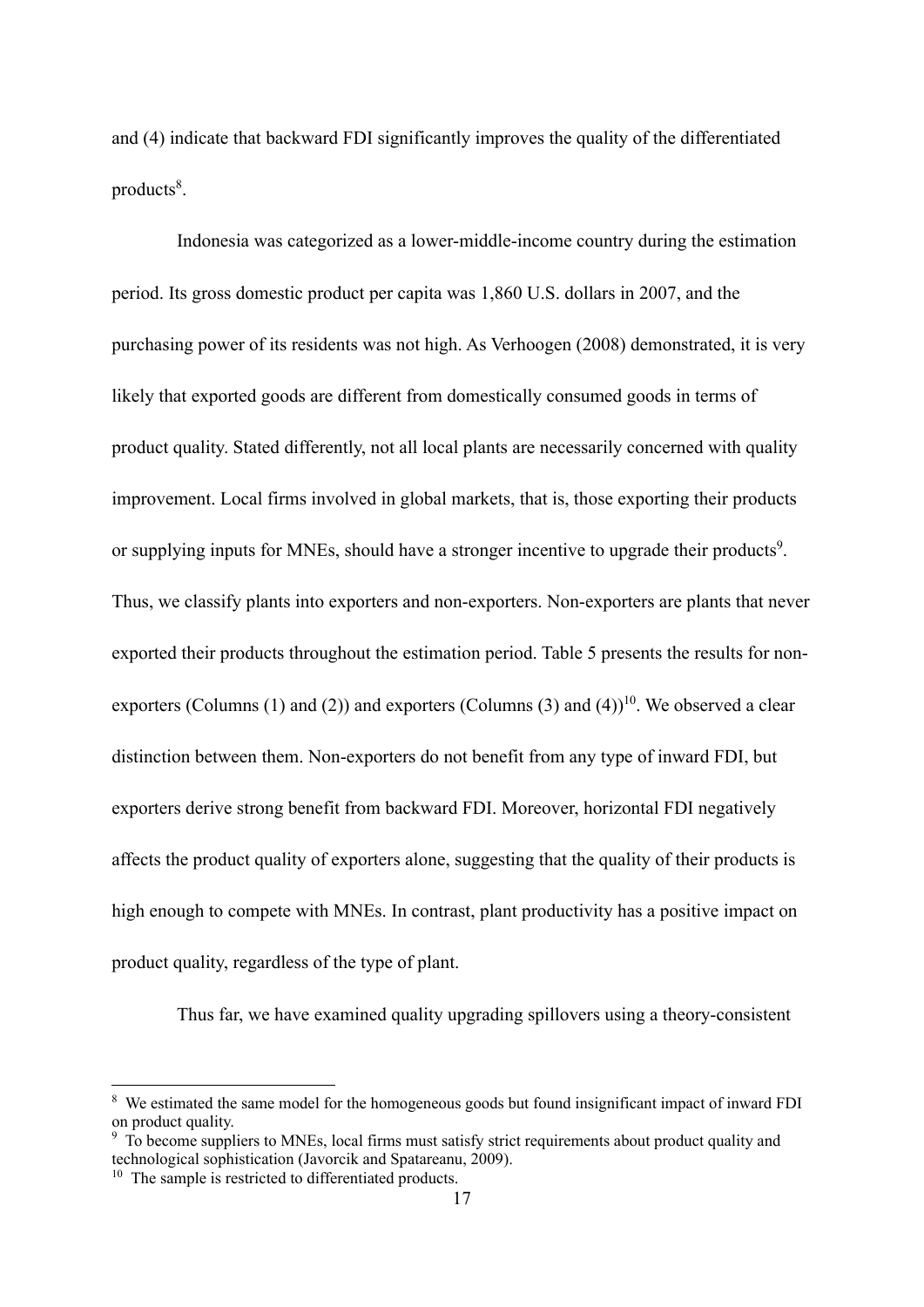measure of product quality. Table 6 repeats the estimation using product prices. We confirmed the robustness of our results using another measure. Namely, plants producing differentiated products benefit from spillovers from MNEs in improving the quality of their products. However, a closer look reveals that only exporters can receive quality upgrading spillovers. This contrasts with the impact of plant productivity, which improves the product quality of non-exporters.

 Finally, we evaluate the quantitative impact of quality upgrading spillovers. A 10% increase in the employment share of MNEs in downstream industries increases the quality of differentiated products by 9.0% (Column (4) of Table 4). Therefore, the average impact of inward FDI on product quality is almost of the same magnitude as its impact on productivity (Havranek and Irsova, 2011). However, if we restrict the sample to exporters, the impact increases to 24.6% (Column (4) of Table 5). In terms of product prices, the price of differentiated goods increases by 6.8% (Column (4) of Table 6). Exporters can increase the price of their products by 18.1% (Column (8) of Table 6). Overall, quality upgrading spillovers have an economically significant impact on product quality.

### **5. Summary and Conclusions**

Recent studies in international trade literature have emphasized the role of product quality: the higher the quality of a product, the greater its export sales. Thus, identifying the determinants of product quality has important implications for the export success of firms in developing countries. This study focuses on the role of inward FDI in the quality upgrading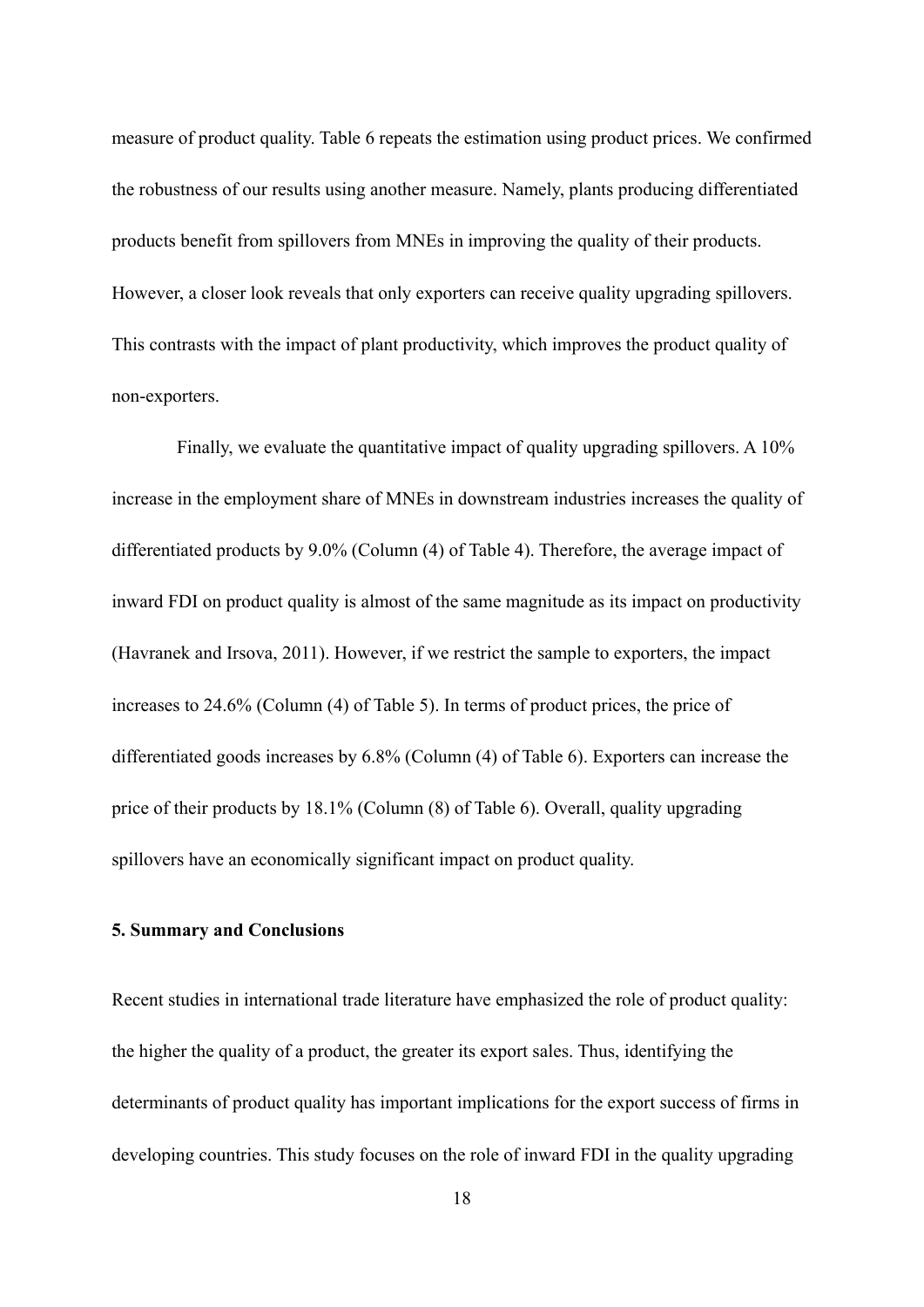of local firms. If interactions with MNEs reduce the marginal or fixed costs associated with quality upgrading or if local firms can purchase high-quality inputs from MNEs, attracting inward FDI is an effective policy instrument for that purpose.

 The objective of this study was to examine whether and to what extent inward FDI affects the product quality of local firms in developing countries. This study extends previous studies on export upgrading by including both exporters and non-exporters to determine whether every local firm can benefit from quality upgrading spillovers. In doing so, we explicitly consider the impact of plant productivity on product quality to distinguish between quality upgrading spillovers and productivity spillovers. For this purpose, we employ plant product-level data from Indonesian manufacturing. Our data allow us to estimate the quality of each product produced by local firms in a theory-consistent manner.

 The estimation results confirm quality upgrading spillovers. We observe a positive and significant impact of backward FDI on the product quality of local firms, even after controlling for plant productivity. However, once we classify samples into exporters and nonexporters, quality upgrading spillovers are confirmed for exporters alone. In contrast, the positive and significant impact of plant productivity on product quality implies that productivity spillovers can indirectly contribute to the quality upgrading of local firms, including both exporters and non-exporters.

 Our study sheds new light on the role of inward FDI. Quality upgrading spillovers can enhance the competitiveness of incumbent exporters. However, we do not find any evidence that they encourage non-exporters to export their products, for which productivity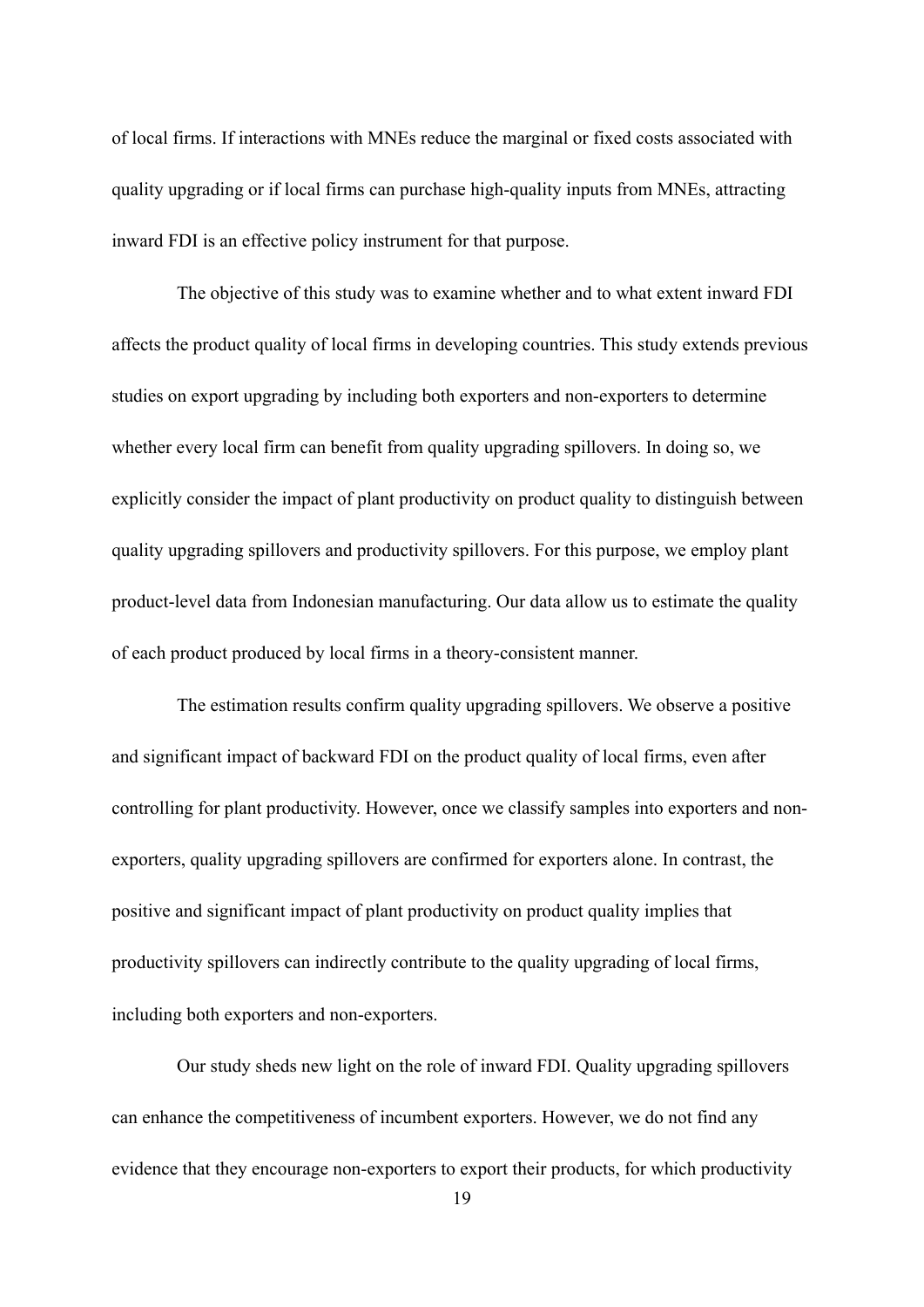spillovers would be effective instead. Finally, although our focus is on the identification of quality upgrading spillovers in developing countries, it is important to examine the extent to which our results hold among plants in developed countries. In Indonesia, not all local plants are concerned with quality improvement. In contrast, non-exporters in developed countries should have an incentive to do so to meet the large demand for high-quality products. Whether quality upgrading spillovers work for non-exporters in developed countries remains an important topic for further investigation.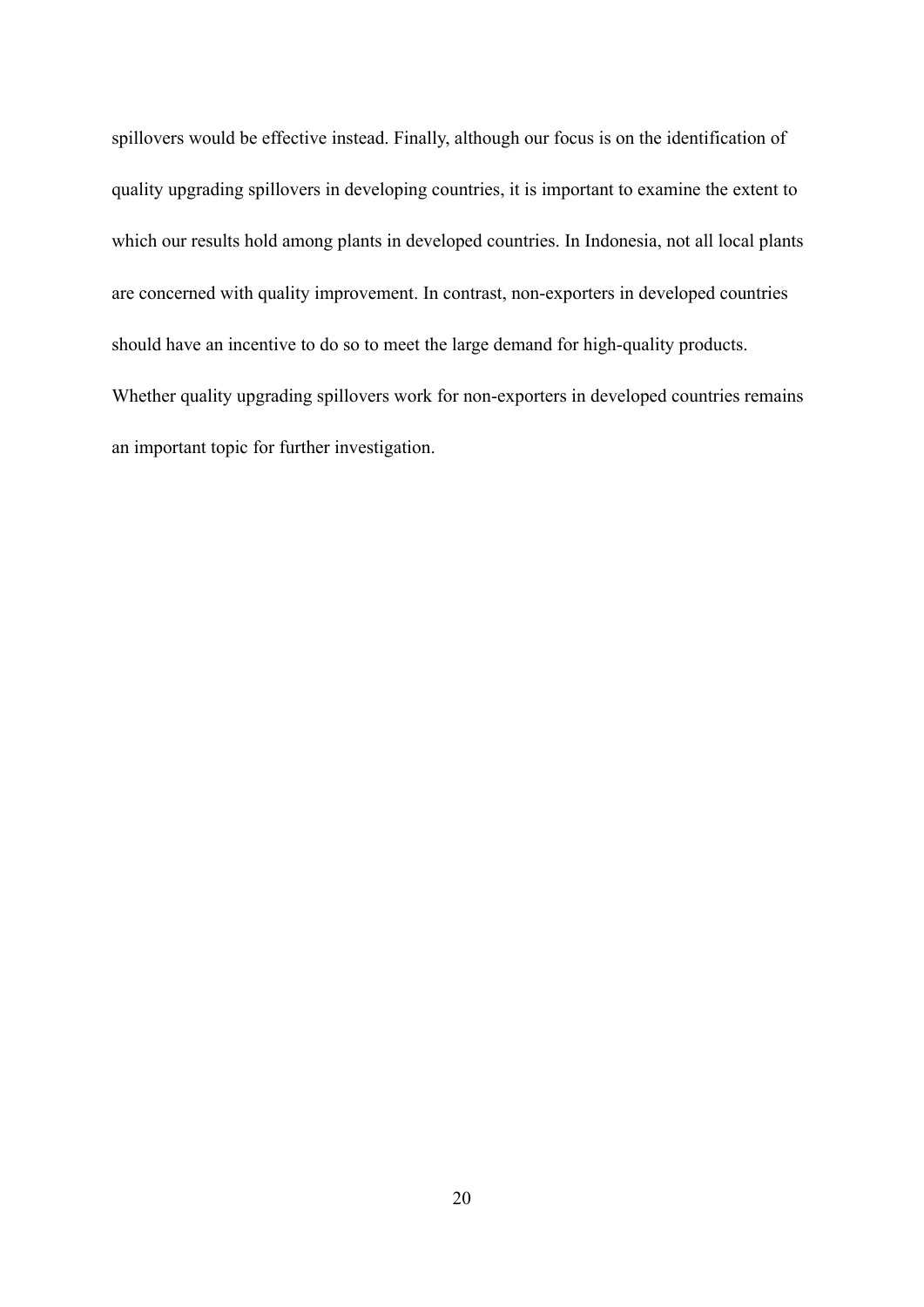#### **References**

- Ackerberg, D., Caves, K., and G. Frazer (2015). "Identification properties of recent production function estimators," *Econometrica*, 83: 2411–2451.
- Amighini, A. and M. Sanfilippo (2014). "Impact of south-south FDI and trade on the export upgrading of African economies," *World Development*, 64: 1–17.
- Amiti, M. and A. Khandelwal (2013). "Import competition and quality upgrading," *Review of Economics and Statistics*, 95: 476–490.
- Amiti, M. and J. Konings (2007). "Trade liberalization, intermediate inputs, and productivity: Evidence from Indonesia," *American Economic Review*, 97: 1611–1638.
- Antoniades, A. (2015). "Heterogeneous firms, quality, and trade," *Journal of International Economics*, 95: 263–273.
- Bajgar, M. and B. Javorcik (2020). "Climbing the rungs of the quality ladder: FDI and domestic exporters in Romania," *Economic Journal*, 130: 937–955.
- Baldwin, R. and J. Harrigan (2011). "Zeros, quality and space: Trade theory and trade evidence," *American Economic Journal: Microeconomics*, 3: 60–88.
- Bernini, M., Guillou, S., and F. Bellone (2015). "Firm's leverage and export quality: Evidence from France," *Journal of Banking and Finance*, 59: 280–296.
- Blalock, G. and P. Gertler (2008). "Welfare gains from foreign direct investment through technology transfer to local suppliers," *Journal of International Economics*, 74: 402– 421.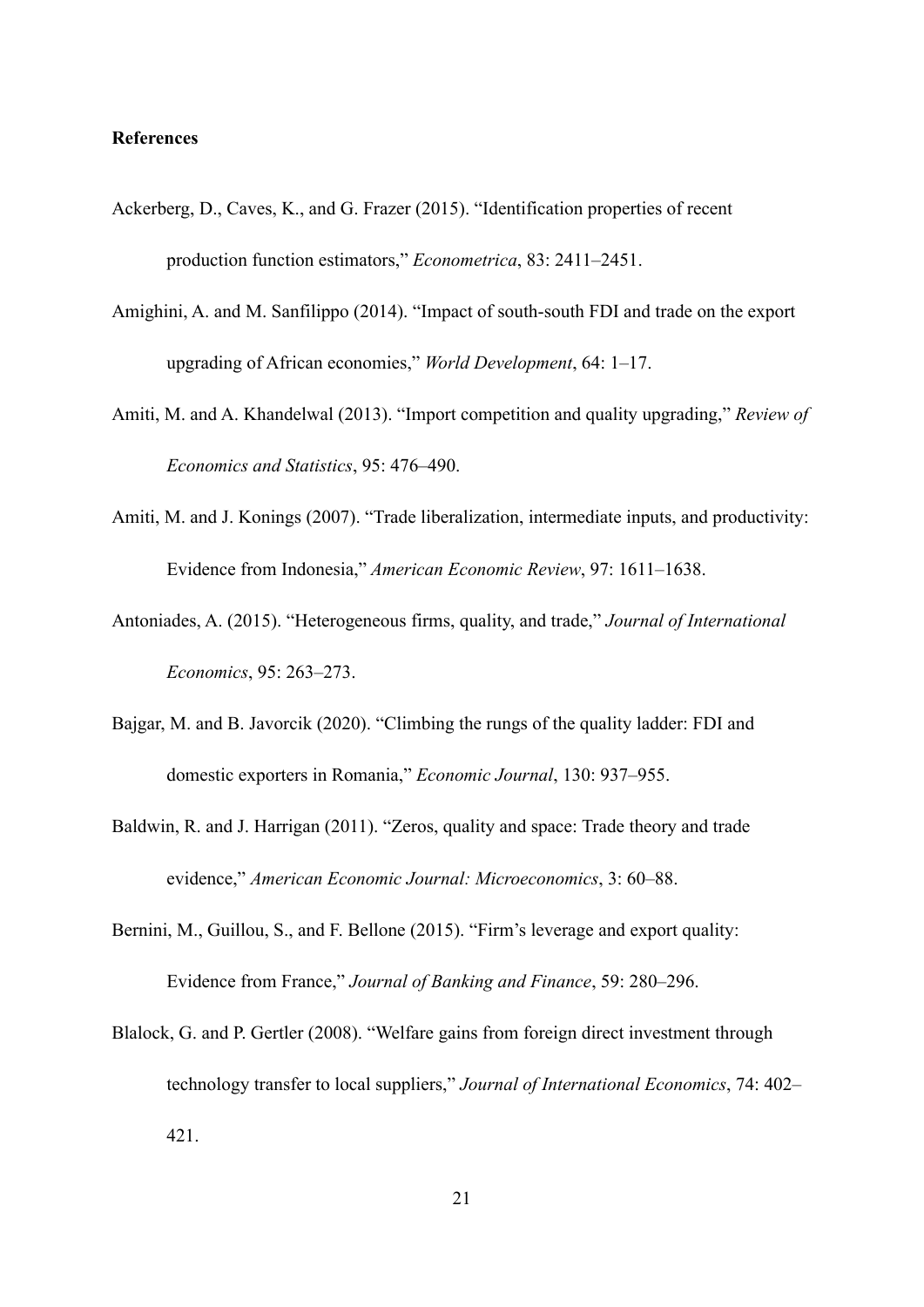- Blalock, G. and P. Gertler (2009). "How firm capabilities affect who benefits from foreign technology," *Journal of Development Economics*, 90: 192–199.
- Brandt, L., Biesebroeck, J., and Y. Zhang (2012). "Creative accounting or creative destruction? Firm-level productivity growth in Chinese manufacturing," *Journal of Development Economics*, 97: 339–351.
- Broda, C., Greenfield, J., and D. Weinstein (2006). "From groundnuts to globalization: A structural estimate of trade and growth." *NBER Working Paper* 12512.
- Ciani, A. and M. Imbruno (2017). "Microeconomic mechanisms behind export spillovers from FDI: Evidence from Bulgaria," *Review of World Economics*, 153: 703–734.
- Crespo, N. and M. Fontura (2007). "Determinant factors of FDI spillovers What do we really know?" *World Development*, 35: 410–425.
- De Loecker, J. and F. Warzynski (2012). "Markups and firm-level export status," *American Economic Review*, 102: 2437–2471.
- Dingel, J. (2017). "The determinants of quality specialization," *Review of Economic Studies*, 84: 1551–1582.
- Fan, H., Li, Y., and S. Yeaple (2015). "Trade liberalization, quality, and export prices," *Review of Economics and Statistics*, 97: 1033–1051.
- Feenstra, R. and J. Romalis (2014). "International prices and endogenous quality," *Quarterly Journal of Economics*, 129: 477–527.
- Görg, H. and D. Greenaway (2004). "Much ado about nothing? Do domestic firms really benefit from foreign direct investment?" *World Bank Research Observer*, 19: 171–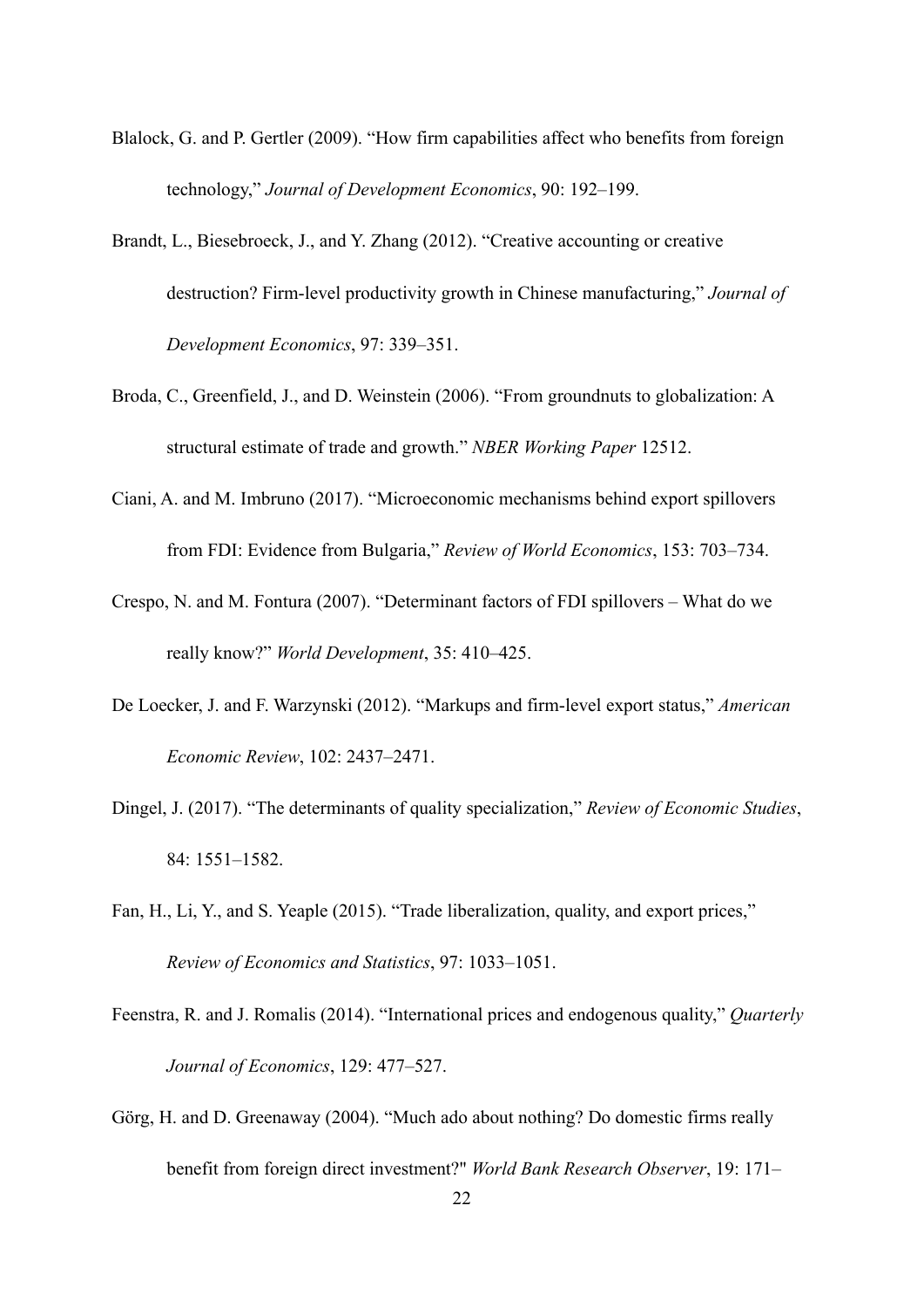197.

- Grossman, G. and E. Helpman (1991). *Innovation and Growth in the Global Economy*, Cambridge MA: MIT Press.
- Hallak, J.C. (2006). "Product quality and the direction of trade," *Journal of International Economics*, 68: 238–265.
- Hallak, J.C. and J. Sivadasan (2013). "Product and process productivity: Implications for quality choice and conditional exporter premia," *Journal of International Economics*, 91: 53–67.
- Harding, T. and B.S. Javorcik (2012). "Foreign direct investment and export upgrading," *Review of Economics and Statistics*, 94: 964–980.
- Haskel, J., Pereira, S., and M. Slaughter (2007). "Does inward foreign direct investment boost productivity of domestic firms?" *Review of Economics and Statistics*, 89: 482– 496.
- Havranek, T. and Z. Irsova (2011). Estimating vertical spillovers from FDI: Why results vary and what the true effect is," *Journal of International Economics*, 85: 234–244.
- Hummels, D. and A. Skiba (2004). "Shipping the good apples out," *Journal of Political Economy*, 112: 1384–1402.
- Javorcik, B.S. (2004). "Dose foreign direct investment increase the productivity of domestic firms? In search of spillovers through backward linkages," *American Economic Review*, 94: 605–627.

Javorcik, B.S. and M. Spatareanu (2009). "Tough love: Do Czech suppliers learn from their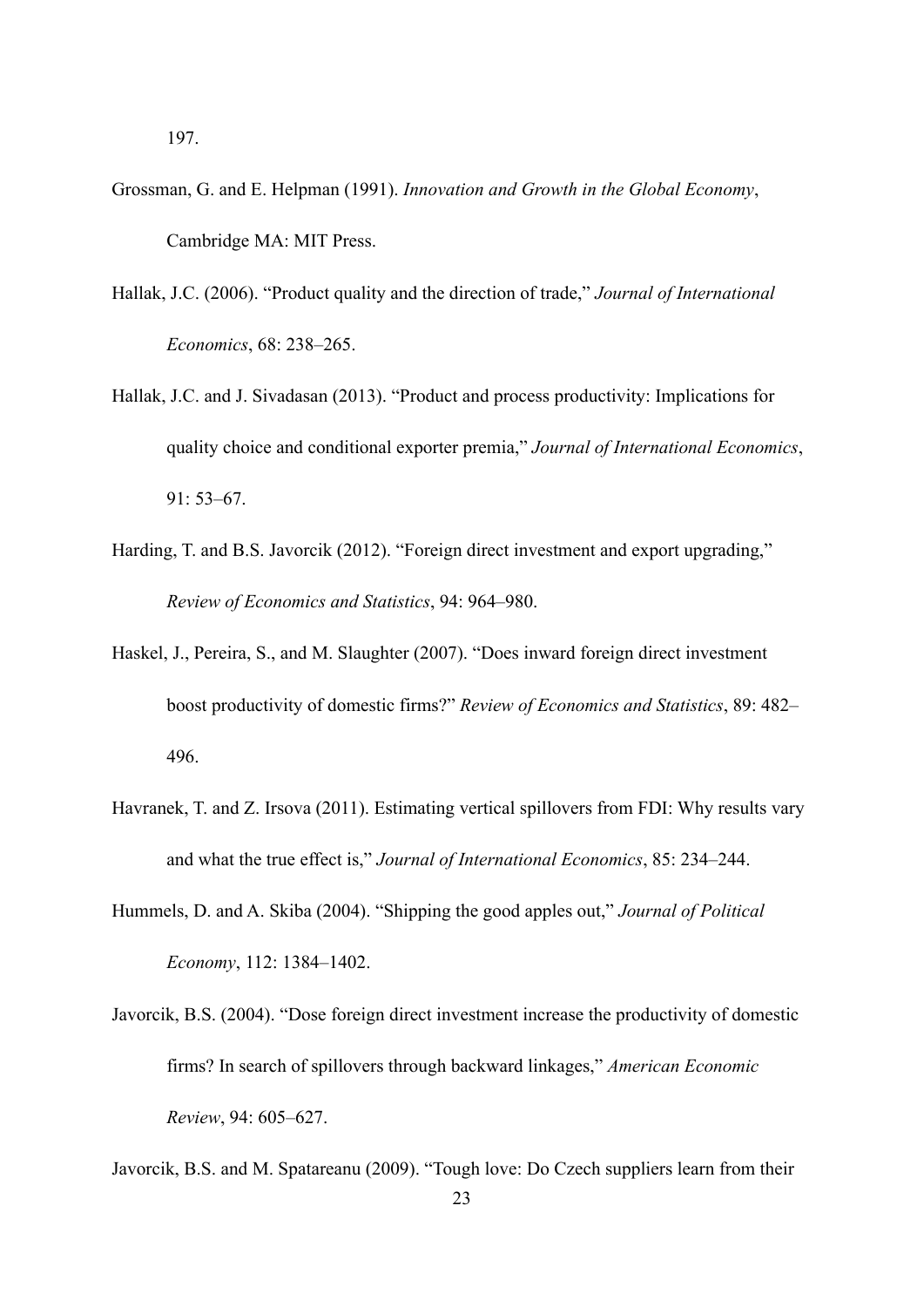relationships with multinationals?" *Scandinavian Journal of Economics*, 111: 811– 833.

- Khandelwal, A. (2010). "The long and short (of) quality ladders," *Review of Economic Studies*, 77: 1450–1476.
- Khandelwal, A., Schott, P., and S.J. Wei (2013). "Trade liberalization and embedded institutional reform: Evidence from Chinese exporters," *American Economic Review*, 103: 2169–2195.
- Kosová, R. (2010). "Do foreign firms crowd out domestic firms? Evidence from the Czech Republic," *Review of Economics and Statistics*, 92: 861–881.
- Kremer, M. (1993). "The O-ring theory of economic development," *Quarterly Journal of Economics*, 108: 551–575.
- Kugler, M. and E. Verhoogen (2012). "Prices, plant size, and product quality," *Review of Economic Studies*, 79: 307–339.
- Levinsohn, J. and A. Petrin (2003) "Estimating production functions using inputs to control for unobservables," *Review of Economic Studies*, 70: 317–341.
- Lipsey, R. and F. Sjöholm (2004). "FDI and wage spillovers in Indonesian manufacturing," *Review of World Economics*, 140: 321–332.
- Melitz, M. (2003) "The impact of trade on intra-industry reallocations and aggregate industry productivity," *Econometrica*, 71: 1695–1725.
- Olley, S. and A. Pakes (1996). "The dynamics of productivity in the telecommunications equipment industry," *Econometrica*, 64: 1263–1297.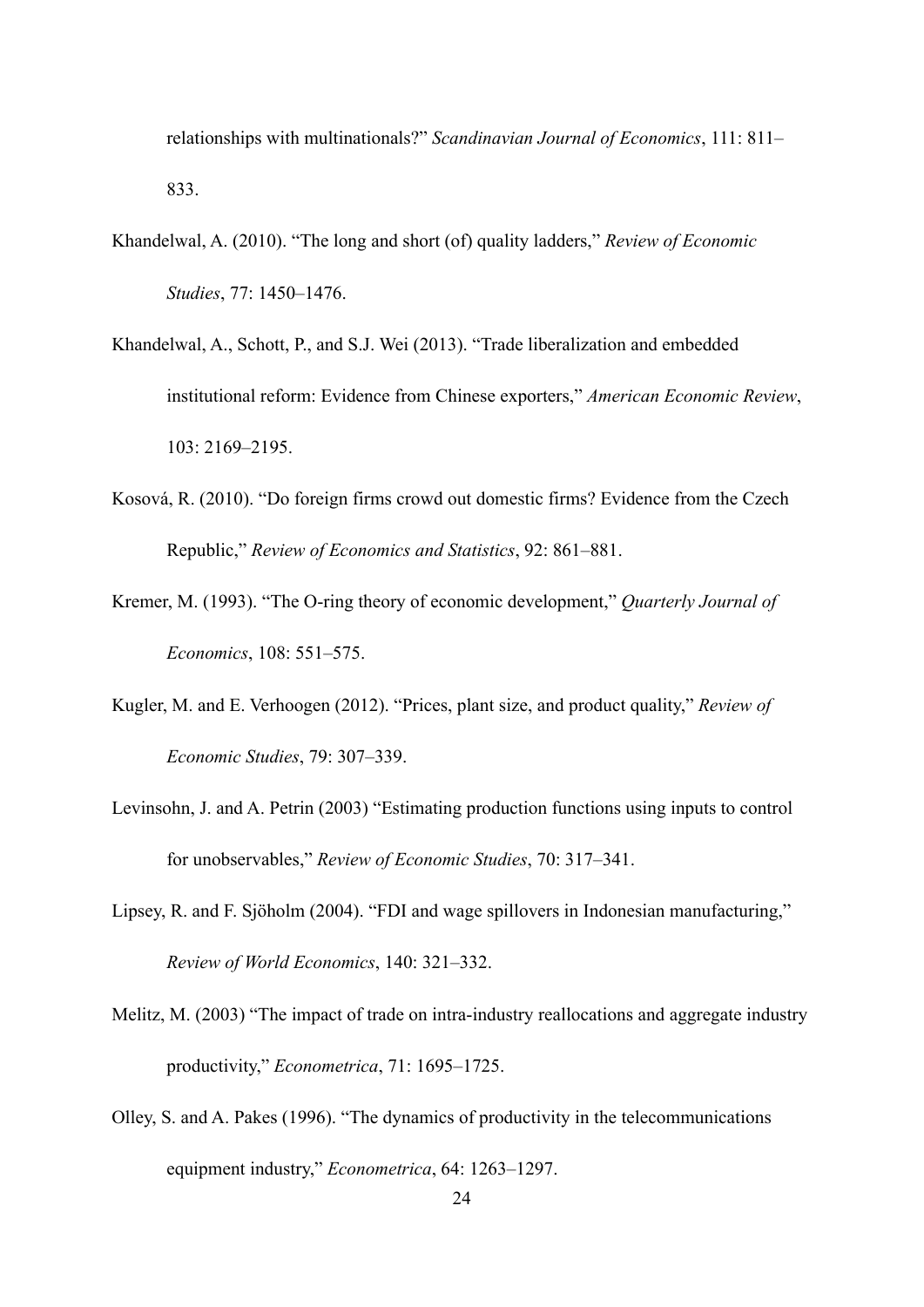- Picard, P.M. (2015). "Trade, economic geography and the choice of product quality," *Regional Science and Urban Economics*, 54: 18–27.
- Poole, J. (2013). "Knowledge transfers from multinational to domestic firms: Evidence from worker mobility," *Review of Economics and Statistics*, 95: 393–406.
- Rauch, J. (1999). "Network versus markets in international trade," *Journal of International Economics*, 48: 7–35.
- Rosenthal, S. and W. Strange (2008). "The attenuation of human capital spillovers," *Journal of Urban Economics*, 64: 373–389.
- Saito, H. and T. Matsuura (2016). "Agglomeration economies, productivity, and quality upgrading," *RIETI Discussion Paper Series*, 16-E-085.
- Schott, P. (2004). "Across-product versus within-product specialization in international trade," *Quarterly Journal of Economics*, 119: 647–678.
- Shaked, A. and J. Sutton (1987). "Product differentiation and industrial structure," *Journal of Industrial Economics*, 36: 131–146.
- Smeets, R. (2008). "Collecting the pieces of the FDI knowledge spillovers puzzle," *World Bank Research Observer*, 23: 107–138.
- Stiebale, J. and D. Vencappa (2018). "Acquisitions, markups, efficiency, and product quality: Evidence from India," *Journal of International Economics*, 112: 70–87.
- Takii, S. (2005). "Productivity spillovers and characteristics of foreign multinational plants in Indonesian manufacturing 1990–1995," *Journal of Development Economics*, 76: 521– 542.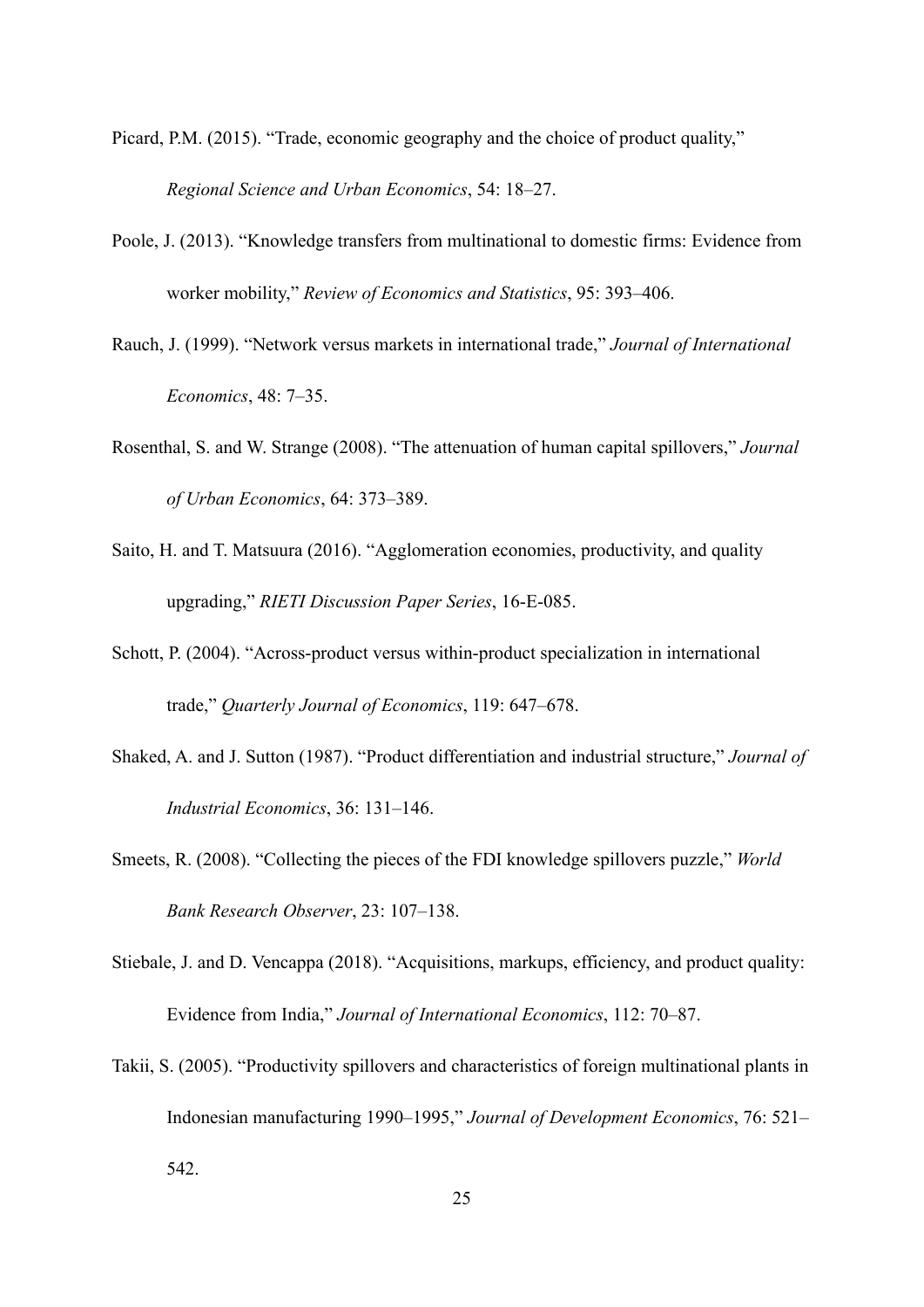Verhoogen, E. (2008). "Trade, quality upgrading and wage inequality in the Mexican manufacturing sector," *Quarterly Journal of Economics*, 123: 489–530.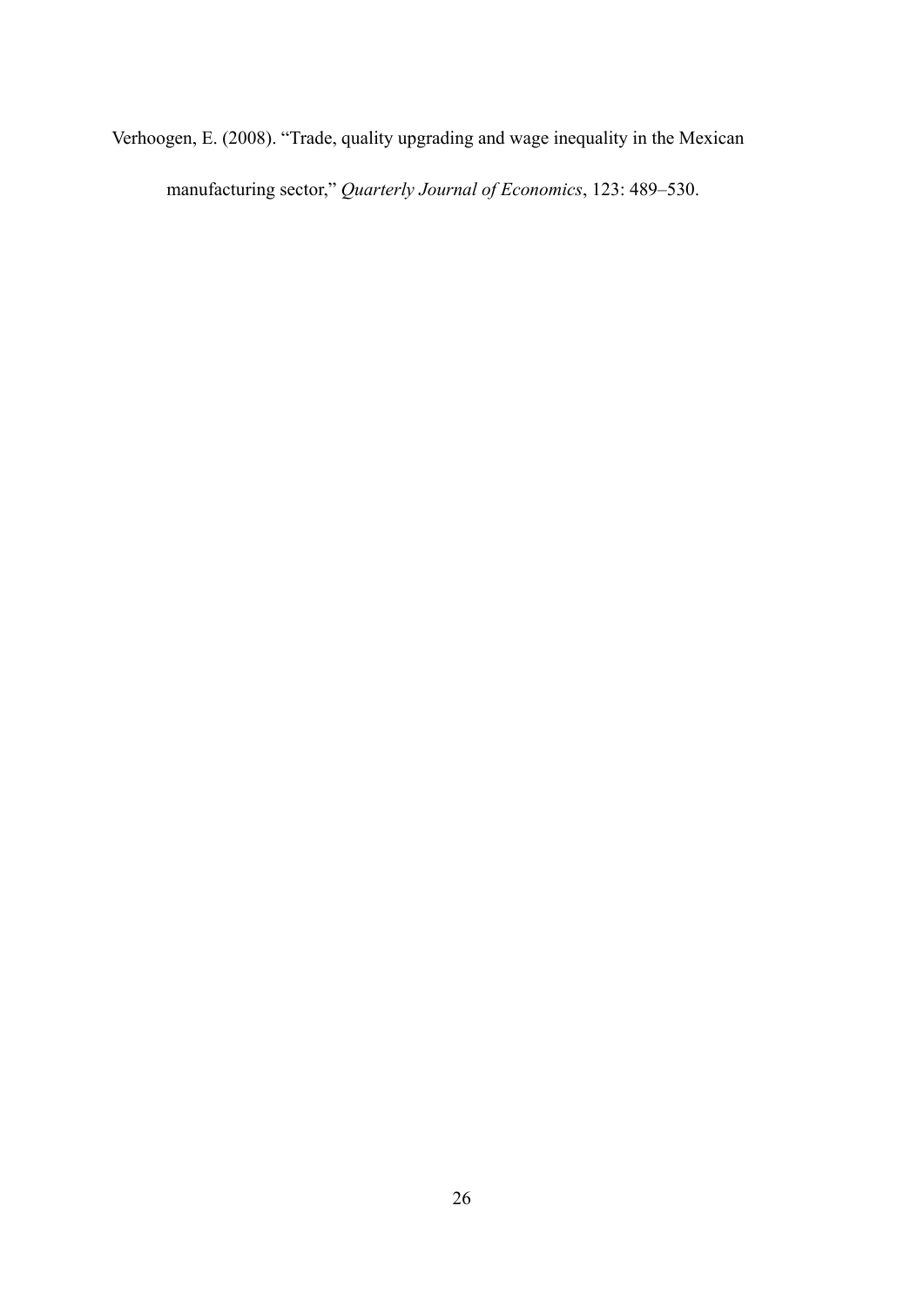| <b>Table 1. Summary Statistics</b>               |          |           |  |  |  |
|--------------------------------------------------|----------|-----------|--|--|--|
| Variable                                         | Mean     | Std. dev. |  |  |  |
| Plant-product level variable                     |          |           |  |  |  |
| Log of product quality                           | $-0.045$ | 1.240     |  |  |  |
| Export dummy                                     | 0.118    | 0.323     |  |  |  |
| Plant-level variable                             |          |           |  |  |  |
| Log of lagged productivity                       | $-0.085$ | 1.053     |  |  |  |
| Material import dummy                            | 0.145    | 0.352     |  |  |  |
| Region-level variable                            |          |           |  |  |  |
| Horizontal FDI                                   | 0.084    | 0.209     |  |  |  |
| <b>Forward FDI</b>                               | 0.031    | 0.069     |  |  |  |
| Backward FDI                                     | 0.042    | 0.099     |  |  |  |
| Log of regional wages in $1,000$ Rp $(2000=100)$ | 8.570    | 0.812     |  |  |  |

Source: BPS, Annual Survey of Medium and Large Manufacturing Establishments, various years.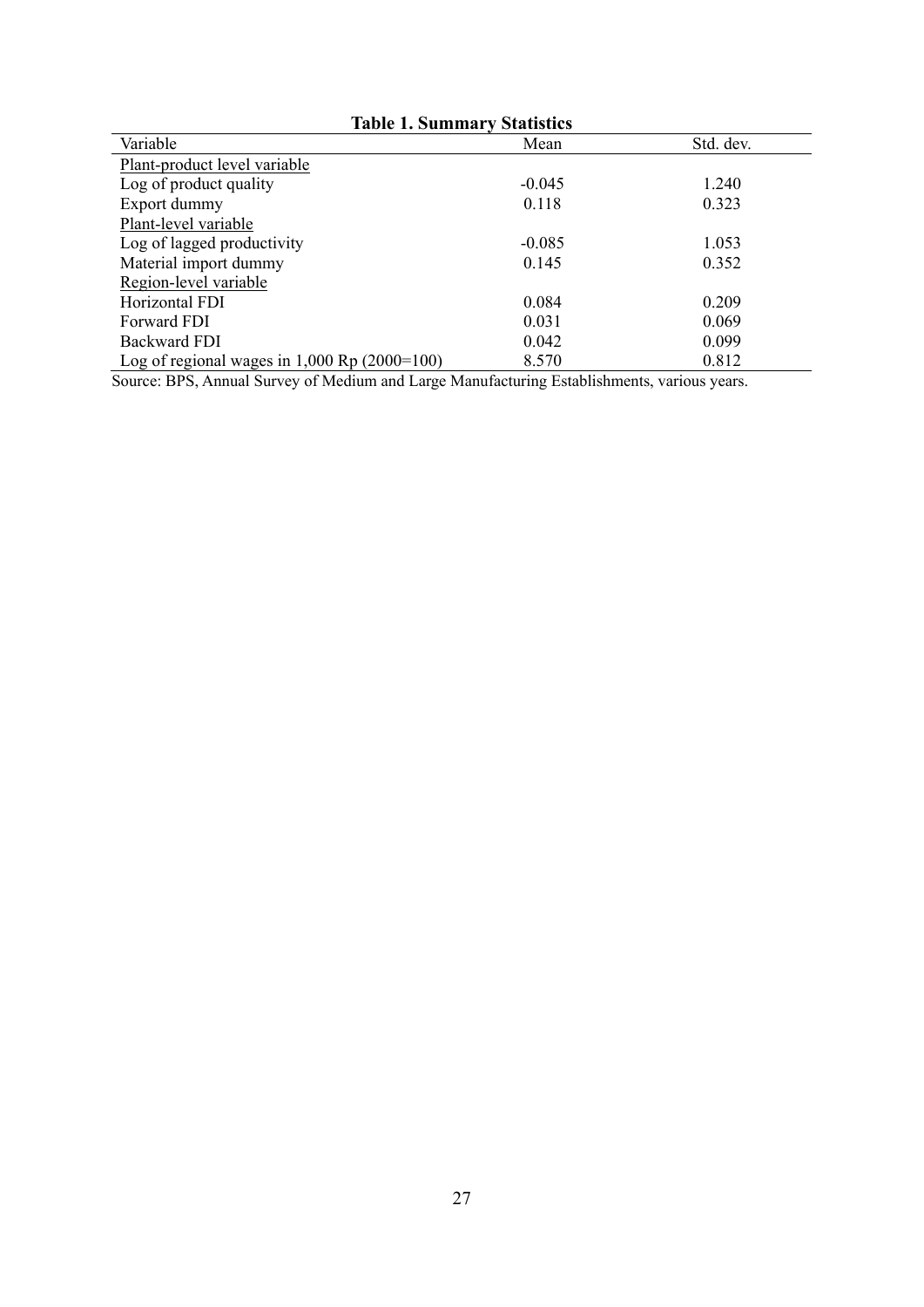| Table 2: Correlation between Product Quality or Price and Characteristics |                |            |                        |             |  |  |
|---------------------------------------------------------------------------|----------------|------------|------------------------|-------------|--|--|
| Variable                                                                  | (1)            | (2)        | (3)                    | (4)         |  |  |
| A. Dependent variable: $\ln \lambda_{ijrt}$                               |                |            |                        |             |  |  |
| Export dummy                                                              | $0.395***$     |            |                        |             |  |  |
|                                                                           | (0.0109)       |            |                        |             |  |  |
| Material import dummy                                                     |                | $0.436***$ |                        |             |  |  |
|                                                                           |                | (0.0117)   |                        |             |  |  |
| Log of regional wages                                                     |                |            | $0.499***$             |             |  |  |
|                                                                           |                |            | (0.00847)              |             |  |  |
| Log of lagged productivity                                                |                |            |                        | $0.214***$  |  |  |
|                                                                           |                |            |                        | (0.00483)   |  |  |
| Product-year fixed effects                                                | Yes            | Yes        | Yes                    | Yes         |  |  |
| R-squared                                                                 | 0.035          | 0.038      | 0.055                  | 0.082       |  |  |
| Observations                                                              | 184,254        | 184,254    | 184,254                | 113,743     |  |  |
| <b>B.</b> Dependent variable: $\ln p_{ijrt}$                              |                |            |                        |             |  |  |
| Export dummy                                                              | $0.0662^{***}$ |            |                        |             |  |  |
|                                                                           | (0.0123)       |            |                        |             |  |  |
| Material import dummy                                                     |                | 0.0175     |                        |             |  |  |
|                                                                           |                | (0.0126)   |                        |             |  |  |
| Log of regional wages                                                     |                |            | $0.158^{\ast\ast\ast}$ |             |  |  |
|                                                                           |                |            | (0.00800)              |             |  |  |
| Log of lagged productivity                                                |                |            |                        | $0.0675***$ |  |  |
|                                                                           |                |            |                        | (0.00494)   |  |  |
| Product-year FE                                                           | Yes            | Yes        | Yes                    | Yes         |  |  |
| R-squared                                                                 | 0.741          | 0.741      | 0.741                  | 0.769       |  |  |
| Observations                                                              | 226,522        | 226,522    | 226,522                | 138,230     |  |  |

| Table 2: Correlation between Product Quality or Price and Characteristics |  |  |
|---------------------------------------------------------------------------|--|--|
| able                                                                      |  |  |

Note: Heteroscedasticity-robust standard errors are in parentheses. \*\*\*, \*\* and \* represent statistical significance at the 1%, 5%, and 10% levels, respectively.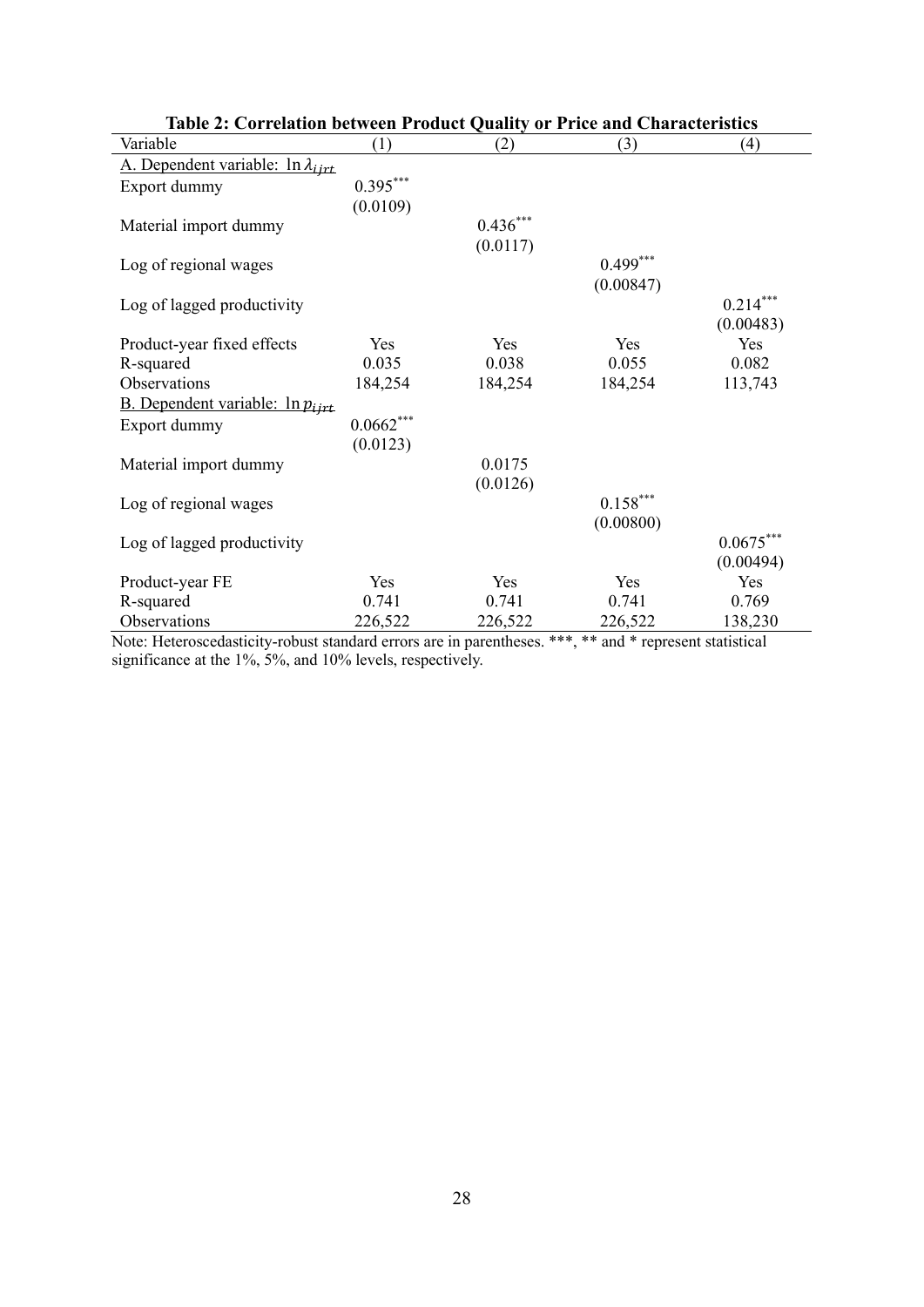| Table 5: Determinants of Product Quanty: Ordinary Least Squares Estimates |            |                           |                |             |  |  |
|---------------------------------------------------------------------------|------------|---------------------------|----------------|-------------|--|--|
| Variable                                                                  | (1)        | (2)                       | (3)            | (4)         |  |  |
| Horizontal FDI                                                            | $-0.0112$  | $-0.2\overline{12}^{***}$ | $-0.0217$      | $-0.193**$  |  |  |
|                                                                           | (0.0364)   | (0.0588)                  | (0.0487)       | (0.0786)    |  |  |
| Forward FDI                                                               | $0.289***$ | $-0.0736$                 | $0.276***$     | $-0.158$    |  |  |
|                                                                           | (0.0750)   | (0.128)                   | (0.0951)       | (0.169)     |  |  |
| <b>Backward FDI</b>                                                       | $0.485***$ | $0.404***$                | $0.622***$     | $0.529**$   |  |  |
|                                                                           | (0.0847)   | (0.149)                   | (0.115)        | (0.208)     |  |  |
| Material import dummy                                                     | $0.352***$ | $0.0406*$                 | $0.353***$     | 0.0472      |  |  |
|                                                                           | (0.0132)   | (0.0241)                  | (0.0175)       | (0.0309)    |  |  |
| Log of regional wages                                                     | $0.398***$ | $0.127***$                | $0.362***$     | $0.148***$  |  |  |
|                                                                           | (0.0143)   | (0.0129)                  | (0.0171)       | (0.0169)    |  |  |
| Log of lagged productivity                                                |            |                           | $0.156***$     | $0.0577***$ |  |  |
|                                                                           |            |                           | (0.00547)      | (0.00600)   |  |  |
| Province-product FE                                                       | Yes        | No.                       | Yes            | No          |  |  |
| Plant-product FE                                                          | No         | Yes                       | N <sub>o</sub> | Yes         |  |  |
| Province-year FE                                                          | Yes        | Yes                       | Yes            | Yes         |  |  |
| Product-year FE                                                           | Yes        | Yes                       | Yes            | Yes         |  |  |
| R-squared                                                                 | 0.243      | 0.774                     | 0.289          | 0.787       |  |  |
| Observations                                                              | 184,254    | 184,254                   | 113,743        | 113,743     |  |  |

| Table 3: Determinants of Product Quality: Ordinary Least Squares Estimates |  |
|----------------------------------------------------------------------------|--|
|----------------------------------------------------------------------------|--|

Note: The dependent variable is the log of product quality. Standard errors clustered at the regencyproduct-year level are shown in parentheses. \*\*\*, \*\* and \* represent statistical significance at the 1%, 5%, and 10% levels, respectively. FDI, foreign direct investment; FE, fixed effect.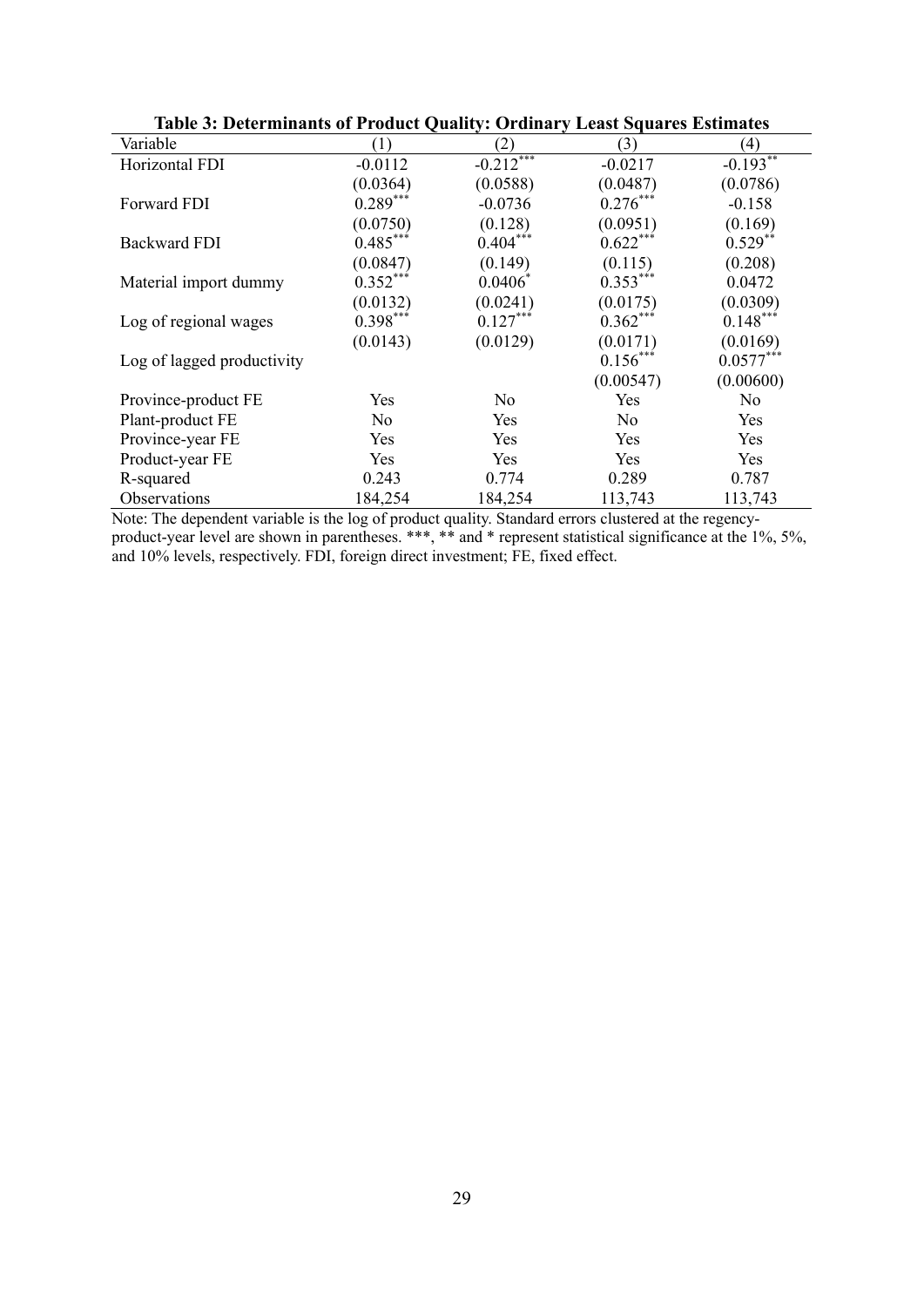| таріс та ресситніцтву от гтомист учанту, тими ангентат таттаріс плинател |             |              |                         |             |  |
|--------------------------------------------------------------------------|-------------|--------------|-------------------------|-------------|--|
|                                                                          | (1)         | (2)          | (3)                     | (4)         |  |
| Variable                                                                 |             | All products | Differentiated products |             |  |
| Horizontal FDI                                                           | $-0.420***$ | $-0.547***$  | $-0.432$                | $-0.503$ ** |  |
|                                                                          | (0.144)     | (0.190)      | (0.159)                 | (0.208)     |  |
| Forward FDI                                                              | $-0.579$    | $-0.582$     | $-0.671$                | $-0.500$    |  |
|                                                                          | (0.435)     | (0.608)      | (0.505)                 | (0.700)     |  |
| <b>Backward FDI</b>                                                      | $0.574*$    | 0.673        | $0.930**$               | $0.897*$    |  |
|                                                                          | (0.325)     | (0.427)      | (0.387)                 | (0.503)     |  |
| Material import dummy                                                    | $0.0409*$   | 0.0468       | 0.0218                  | 0.00908     |  |
|                                                                          | (0.0241)    | (0.0309)     | (0.0316)                | (0.0405)    |  |
| Log of regional wages                                                    | $0.128***$  | $0.150***$   | $0.136***$              | $0.184***$  |  |
|                                                                          | (0.0129)    | (0.0169)     | (0.0155)                | (0.0212)    |  |
| Log of lagged productivity                                               |             | $0.0575***$  |                         | $0.0539***$ |  |
|                                                                          |             | (0.00599)    |                         | (0.00863)   |  |
| Plant-product FE                                                         | Yes         | Yes          | Yes                     | Yes         |  |
| Province-year FE                                                         | Yes         | Yes          | Yes                     | Yes         |  |
| Product-year FE                                                          | Yes         | Yes          | Yes                     | Yes         |  |
| Kleibergen-Paap F statistic                                              | 223.2       | 149.3        | 146.1                   | 108.5       |  |
| Observations                                                             | 184,254     | 113,743      | 117,619                 | 72,446      |  |

## **Table 4: Determinants of Product Quality: Instrumental Variable Estimates**

Note: The dependent variable is the log of product quality. Standard errors clustered at the regencyproduct-year level are shown in parentheses. \*\*\*, \*\* and \* represent statistical significance at the 1%, 5%, and 10% levels, respectively. FDI, foreign direct investment; FE, fixed effect.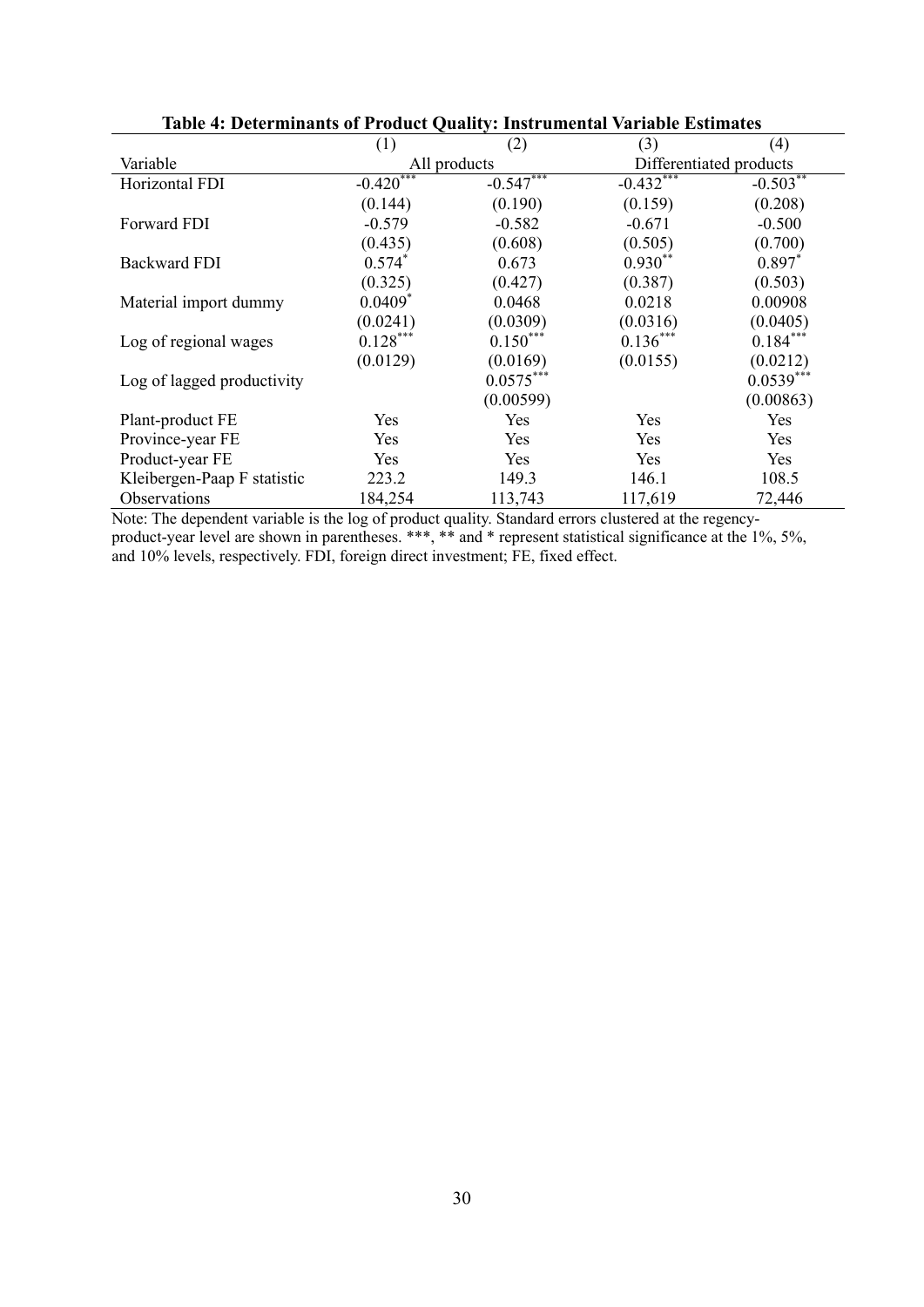| Table of Determinance of Frounce Quality. Exporters 15. Foll exporters |            |               |             |             |
|------------------------------------------------------------------------|------------|---------------|-------------|-------------|
|                                                                        | (1)        | (2)           | (3)         | (4)         |
| Variable                                                               |            | Non-exporters | Exporters   |             |
| Horizontal FDI                                                         | $-0.324$   | $-0.265$      | $-1.019***$ | $-1.077***$ |
|                                                                        | (0.201)    | (0.281)       | (0.295)     | (0.360)     |
| Forward FDI                                                            | 0.0888     | $-0.133$      | $-3.805***$ | $-2.199$    |
|                                                                        | (0.569)    | (0.793)       | (1.543)     | (1.994)     |
| <b>Backward FDI</b>                                                    | $-0.341$   | $-0.932$      | $2.430***$  | $2.455***$  |
|                                                                        | (0.572)    | (0.842)       | (0.560)     | (0.632)     |
| Material import dummy                                                  | 0.0251     | 0.0419        | $-0.00155$  | $-0.0820$   |
|                                                                        | (0.0419)   | (0.0564)      | (0.0527)    | (0.0636)    |
| Log of regional wages                                                  | $0.132***$ | $0.190***$    | $0.116***$  | $0.155***$  |
|                                                                        | (0.0166)   | (0.0242)      | (0.0402)    | (0.0541)    |
| Log of lagged productivity                                             |            | $0.0573***$   |             | $0.0314**$  |
|                                                                        |            | (0.0108)      |             | (0.0151)    |
| Plant-product FE                                                       | Yes        | Yes           | Yes         | Yes         |
| Province-year FE                                                       | Yes        | Yes           | Yes         | Yes         |
| Product-year FE                                                        | Yes        | Yes           | Yes         | Yes         |
| Kleibergen-Paap F statistic                                            | 217.1      | 168           | 19.41       | 16.06       |
| Observations                                                           | 89,544     | 53,139        | 28,075      | 19,307      |

## **Table 5: Determinants of Product Quality: Exporters vs. Non-exporters**

Note: The dependent variable is the log of product quality. The sample is restricted to differentiated products. Standard errors clustered at the regency-product-year level are shown in parentheses. \*\*\*, \*\* and \* represent statistical significance at the 1%, 5%, and 10% levels, respectively. FDI, foreign direct investment; FE, fixed effect.